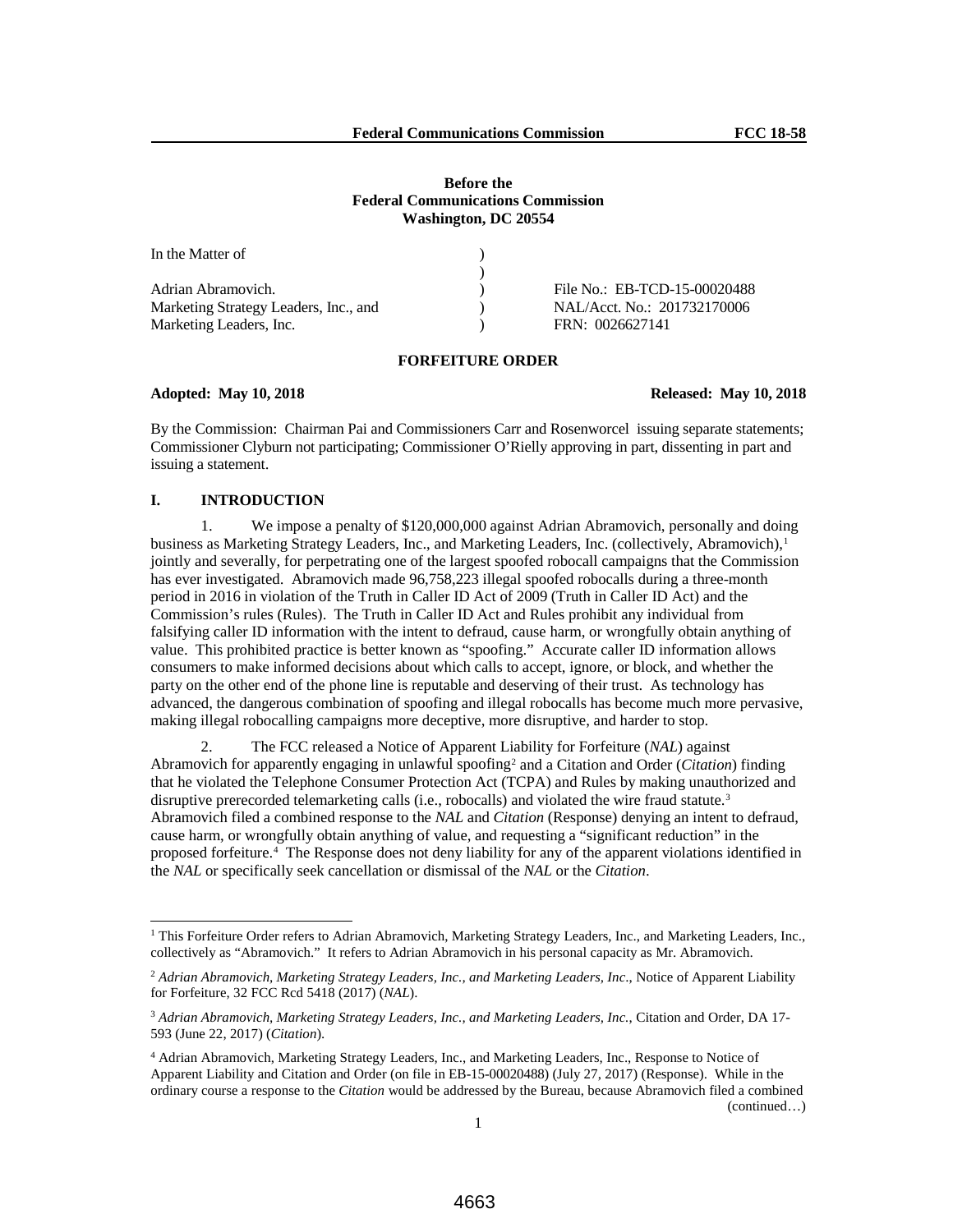3. After reviewing Abramovich's Response, we find no reason to cancel or withdraw the *Citation*, <sup>5</sup> and find no reason to cancel or withdraw the *NAL*, or reduce the proposed penalty. We therefore assess the \$120,000,000 forfeiture the Commission previously proposed.

# **II. BACKGROUND**

4. In recent years, consumers have reported receiving spoofed robocalls offering vacation packages, including to Mexico and the Caribbean. The calls appear as local numbers on caller ID systems, often tricking consumers into answering.<sup>6</sup> When consumers answer the call, they hear a prerecorded message instructing them to "Press 1" to hear more about an "exclusive" vacation deal purportedly offered by a well-known travel or hospitality company such as TripAdvisor, Expedia, Marriott, or Hilton. Consumers are then transferred to a call center, where live operators attempt to sell the consumer one or more vacation packages (usually involving timeshare presentations), but are not affiliated with the well-known brands presented to the consumer during the prerecorded message. Some consumers report receiving these calls multiple times per week.<sup>7</sup>

5. In December 2015, Spōk, Inc. (Spōk), contacted the Commission to report and complain about a significant robocalling event that was disrupting its emergency medical paging service.<sup>8</sup> According to Spōk, because Spōk's paging technology is not equipped to handle voice calls, a large-scale robocalling campaign may disrupt—and can potentially disable—the network. From the information provided by Spōk, the Commission traced the calls to Mr. Abramovich through his company, Marketing Strategy Leaders, Inc., a Florida based corporation.9

<sup>6</sup> As part of the investigation, Enforcement Bureau staff spoke with consumers who confirmed receiving these calls and expressed extreme frustration and annoyance about these spoofed calls. For example, one consumer said she uses her cellular phone for business and cannot afford to not pick up a local call because it might be a client or business lead. These robocalls distract her from her work and waste her time. *See NAL*, 32 FCC Rcd at 5420, para. 5 & n.12.

<sup>7</sup> *See NAL*, 32 FCC Rcd at 5420, para. 5.

<sup>(</sup>Continued from previous page)

response, we address both the *Citation* and *NAL* in this Forfeiture Order. The Response also included an attached affidavit sworn by Mr. Abramovich which will be referred to herein as "Affidavit of Adrian Abramovich."

<sup>5</sup> Although Abramovich did not request cancellation or withdrawal of the *Citation* in his Response, we nevertheless reach this holding to provide clarity and certainty in any future proceedings that may arise, as well as any future actions or conduct by Abramovich. *See Citation* at paras. 2, 41 (notifying Abramovich that any future violations of the TCPA and wire fraud statute may result in civil penalties, including forfeitures).

<sup>8</sup> Spōk, headquartered in Springfield, Virginia, provides paging services for hospitals, emergency rooms, and physicians. Paging services are essential in hospitals and emergency rooms across the country, with an estimated 85 percent of hospitals relying on this technology to ensure that emergency room doctors, nurses, EMTs, and other first responders receive immediate alerts. *See* Priyanka Dayal McCluskey, *Hospitals turning a 'pager' on data hardware*, The Boston Globe (Feb. 2, 2016), https://www.bostonglobe.com/business/2016/02/01/beep-thisaccessory-busy-doctors-finally-gets-upgrade/gRcjTy7w3RuTJiqaeKTsEN/story html.

<sup>9</sup> *See* Affidavit of Adrian Abramovich at 1 (attesting to the following: "During October 1, 2016 through December 31, 2016, I was engaged in the business of generating leads for unrelated third-party clients. These operations were conducted through two companies, Exclusive Leads Services, Inc. and Emerald Media, Inc. . . . [o]n or about December 23, 2015, I ceased conducting any business through my prior company, Marketing Strategy Leaders, Inc. and the company was voluntarily dissolved in January 29, 2016."). The call detail records show that Abramovich continued to use the Marketing Strategy Leaders name in his robocalling operations through the end of 2016. *See* Carrier Call Detail Records, January 11, 2017 (on File No. EB-TCD-15-00020488) (Call Detail Records). Furthermore, Abramovich does not contest personal liability.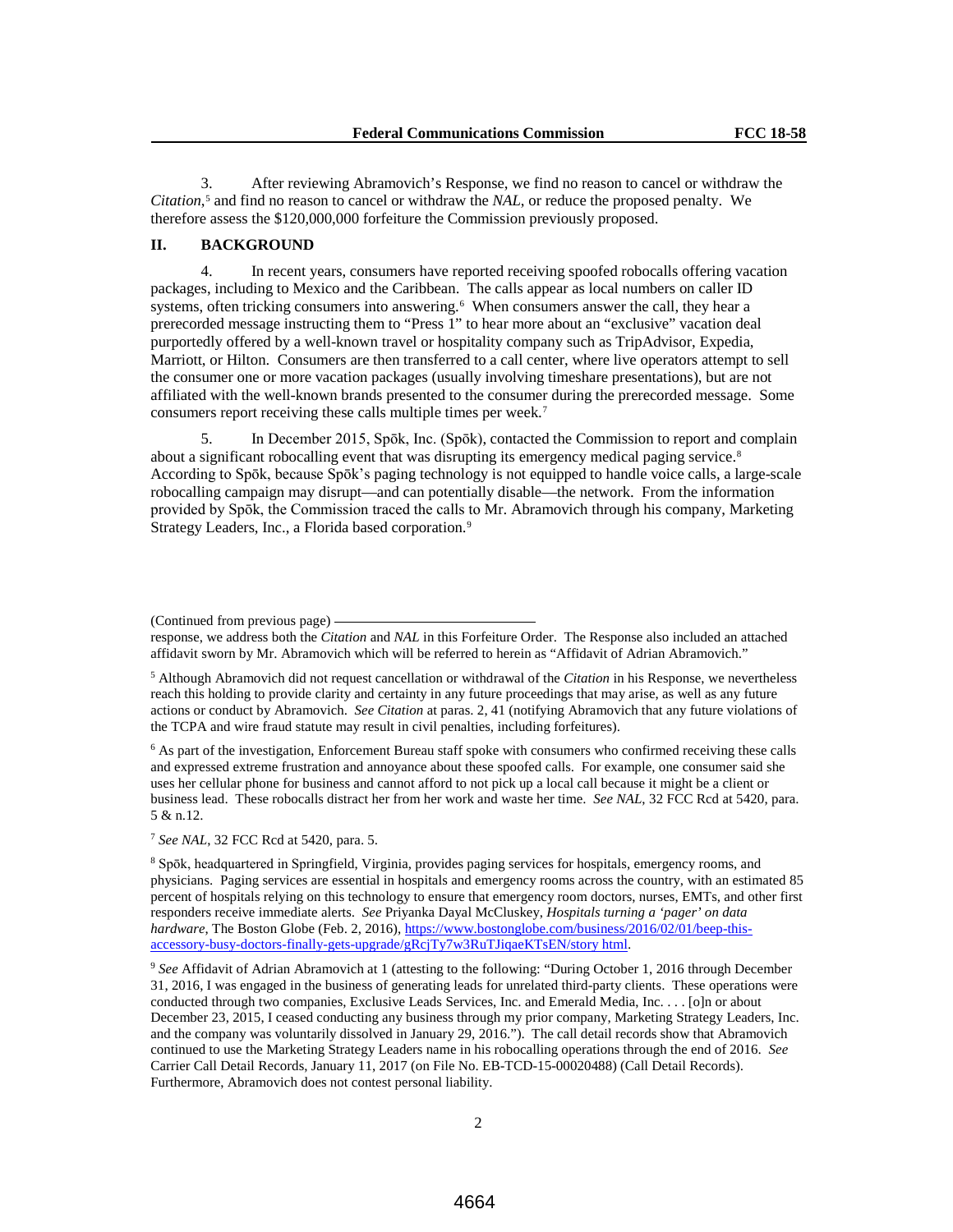6. In April 2016, TripAdvisor, Inc.,10 contacted the Bureau to report that it had received several consumer complaints about robocalls that invoked TripAdvisor's name without TripAdvisor's knowledge or authorization. In response to these complaints, TripAdvisor launched an independent investigation and determined that the robocalls directed consumers to various websites purporting to be travel companies.11 Furthermore, TripAdvisor's investigation found that these travel companies contracted with Abramovich's Marketing Strategy Leaders to place the robocalls.<sup>12</sup>

7. On December 13, 2016, Bureau staff subpoenaed Marketing Strategy Leaders' carrier to obtain call records. The carrier responded on January 11, 2017, providing call records covering the threemonth period from October 1, 2016 to December 31, 2016.13 According to subpoena responses received by the Commission, Mr. Abramovich, purporting to do business as Marketing Strategy Leaders, made 96,758,223 calls during this time period,<sup>14</sup> averaging over a million calls a day.<sup>15</sup> Furthermore, Bureau staff sampled 1,000 calls from the call records for almost each day of the three-month period that Abramovich made calls (for a total sample of 80,000 calls) and found that every reviewed call was spoofed.<sup>16</sup> Each calling number was spoofed, appearing to be originating from a number that matched the area code (first three digits) and central office code (second three digits) of the called number.17

8. On June 22, 2017, the Commission issued the *NAL* proposing a \$120,000,000 forfeiture against Abramovich for apparent willful and repeated violations of Section 227(e) of the Communications Act of 1934, as amended (Act),<sup>18</sup> Section 64.1604 of the Rules.<sup>19</sup> In a separate action, the Bureau cited Abramovich for making illegal robocalls in violation of Section 227 of the Act and Section 64.1200 of the Rules and for making fraudulent representations over the telephone system in violation of the federal wire fraud statute codified in Section 1343 of Title 18.20 The *Citation* directed Abramovich to take immediate steps to comply with the law.

<sup>12</sup> *Id.* (identifying websites and citing Declaration of

<sup>13</sup> *See Id*. at 5421-22, para. 9.

<sup>14</sup> *Id*. at 5421-22, para. 9. Total calls for each month are as follows: 36,539,979 (October), 30,724,165 (November), and 29,502,000 (December). *Id.* at 5421, para. 9 n.24*.* 

 $\overline{a}$ 

<sup>&</sup>lt;sup>10</sup> TripAdvisor, Inc. (TripAdvisor), is a publicly traded U.S. advice and information company that offers usergenerated reviews of travel accommodations, restaurants and tourism attractions. *See* TripAdvisor, About TripAdvisor, https://tripadvisor mediaroom.com/us-about-us (last visited Dec. 21, 2017). TripAdvisor provides a portal for third-party travel provider partners to promote their services, but does not itself sell any travel tickets or vacation packages. *Id.* ("TripAdvisor [] is not a booking agent or tour operator, and does not charge any service fees to users of our site.").

<sup>&</sup>lt;sup>11</sup> Some of the websites included sunpricevacations.com, pricelesstimes.com, and holidaysandsinternational.com. *NAL*, 32 FCC Rcd at 5420-21, para. 7 & n.18.

<sup>15</sup> *Id*. at 5421-22, para. 9.On his busiest day, October 19, 2016, Abramovich made 2,121,106 calls. The fewest calls he made on a single business day was 644,051 and averaged over 200,000 calls on Saturdays. *Id*. at 5421, para. 9 & n.25.

<sup>&</sup>lt;sup>16</sup> *Id.* at 5421-22, para. 9. While there are 92 days total in the three-month period, Abramovich only made calls on 80 of those days.

<sup>17</sup> *Id*.

<sup>18</sup> 47 U.S.C. § 227(e).

<sup>19</sup> 47 CFR § 64.1604. *See Rules and Regulations Implementing the Truth in Caller ID Act of 2009*, Report and Order, 26 FCC Rcd 9114 (2011) (*Truth in Caller ID Act Report and Order*).

<sup>&</sup>lt;sup>20</sup> The *NAL* includes a more complete discussion of the facts and history of this case and is incorporated herein by reference.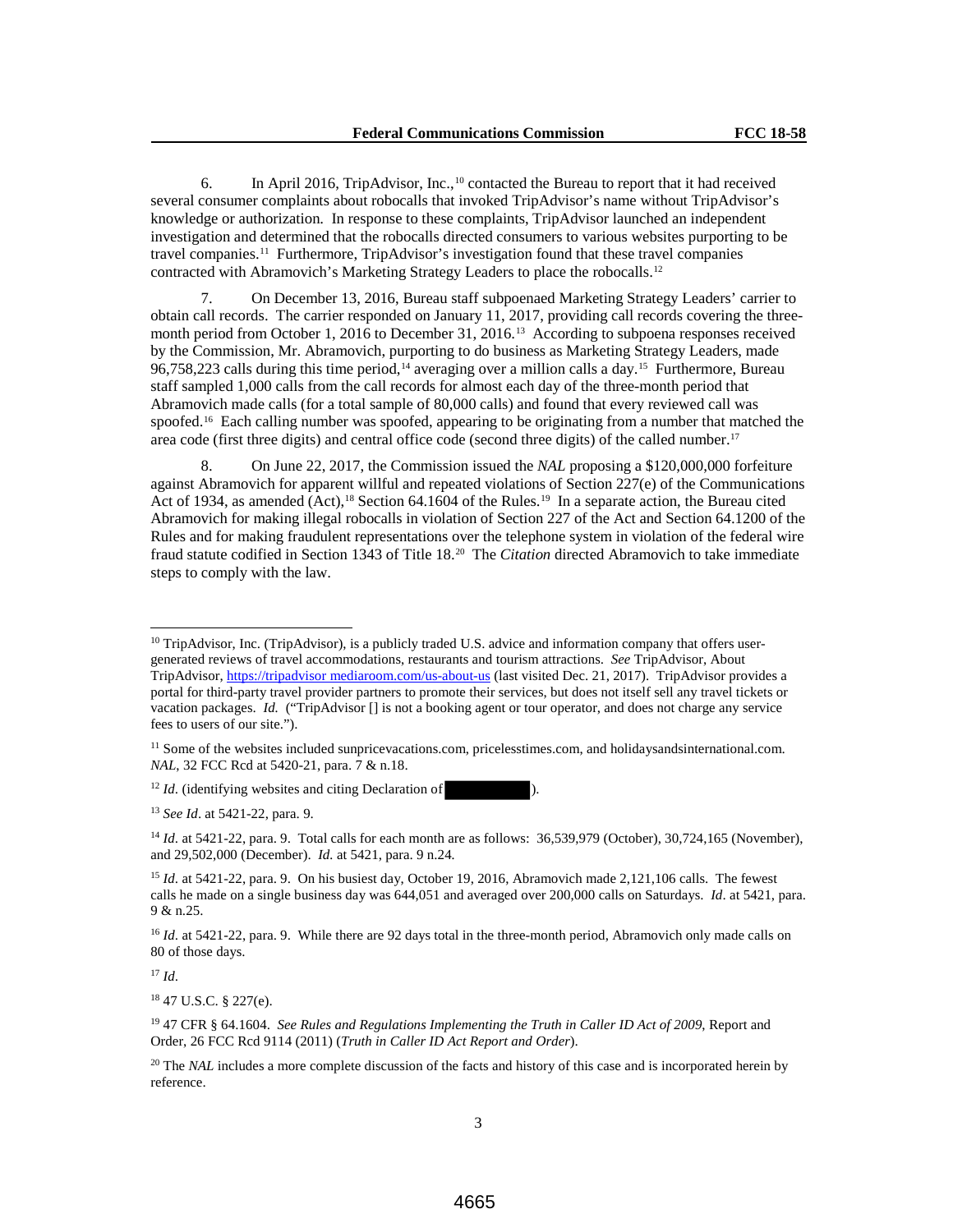9. On July 27, 2017, Abramovich filed a combined response to both the *NAL* and *Citation*. In the Response, Abramovich denies having "any intent on his part to defraud, cause harm or wrongfully obtain anything of value."21 The Response further states that he "neither admits nor denies the factual allegations of conducting telemarketing activities through the use of prerecorded calls and transmitting inaccurate caller ID information."22 Abramovich, however, admits that he "was engaged in the business of lead generation for unrelated third-party clients" but that "[a]s of June 22, 2017, [he] ceased any and all telemarketing or lead generation activities."23 With respect to the *NAL* specifically, Abramovich provides no support for his categorical denial of an intent to defraud, cause harm, or wrongfully obtain anything of value in violation of the Truth in Caller ID Act. Rather, the Response argues that the Commission did not "properly apply the factors" in Section 503(b) for assessing the forfeiture in this case and that the forfeiture imposed "is otherwise unconstitutional."24 Abramovich does not specifically seek cancellation or dismissal of the *NAL* or the *Citation*. Instead, the Response claims that Abramovich is unable to pay the proposed forfeiture and thus asks for a "significant reduction" in the proposed forfeiture.<sup>25</sup>

## **III. DISCUSSION**

10. The Commission issued a *Citation* for violating the TCPA. The Response does not challenge the *Citation*. Abramovich does not dispute that he made, or was responsible for making, millions of autodialed calls without the called party's consent, nor does he assert that his actions were permitted as a result of any of the exceptions to the TCPA prohibition. In addition, Abramovich does not dispute that he violated the federal wire fraud statute. Thus, we affirm the *Citation* and find that Abramovich willfully and repeatedly violated Section 227 of the Act, Section 64.1200 of the Rules, and violated the federal wire fraud statute codified in Section 1343 of Title 18 for the reasons set for therein.

11. With respect to the *NAL*, the Commission proposed a forfeiture against Abramovich in accordance with Section 503(b) of the Act,<sup>26</sup> Section 1.80 of the Rules,<sup>27</sup> and the Commission's *Forfeiture Policy Statement*. 28 In determining the proposed forfeiture, the Commission applied the Section 503(b)(2)(E) balancing factors, taking into account the "nature, circumstances, extent, and gravity of the violation and, with respect to the violator, the degree of culpability, any history of prior offenses, ability to pay, and such other matters as justice may require."29 As discussed below, we have fully considered Abramovich's response to the *NAL* and find it unpersuasive. We therefore affirm the \$120,000,000 forfeiture proposed in the *NAL.*

<sup>22</sup>*Id*.

 $24$  Response at 2, 6.

<sup>25</sup> *Id.* at 8. Abramovich submitted personal and corporate Federal tax returns for the years 2014, 2015, and 2016 to support his claim of inability to pay. *See* Affidavit of Adrian Abramovich, Exhibit A.

<sup>26</sup> 47 U.S.C. § 503(b).

<sup>27</sup> 47 CFR § 1.80.

<sup>28</sup> *The Commission's Forfeiture Policy Statement and Amendment of Section 1.80 of the Rules to Incorporate the Forfeiture Guidelines*, Report and Order, 12 FCC Rcd 17087 (1997) (*Forfeiture Policy Statement*), *recons. denied*, Memorandum Opinion and Order, 15 FCC Rcd 303 (1999).

<sup>29</sup> 47 U.S.C. § 503(b)(2)(E). *See also Truth in Caller ID Act Report and Order*, 26 FCC Rcd at 9132, para. 46 (although the Commission is not statutorily required to apply the Section  $503(b)(2)(E)$  balancing factors in cases involving apparent violations of Section 227(e), the Commission said it would do so).

 <sup>21</sup> Response at 1.

<sup>23</sup> *Id*. at 2. *See* Affidavit of Adrian Abramovich.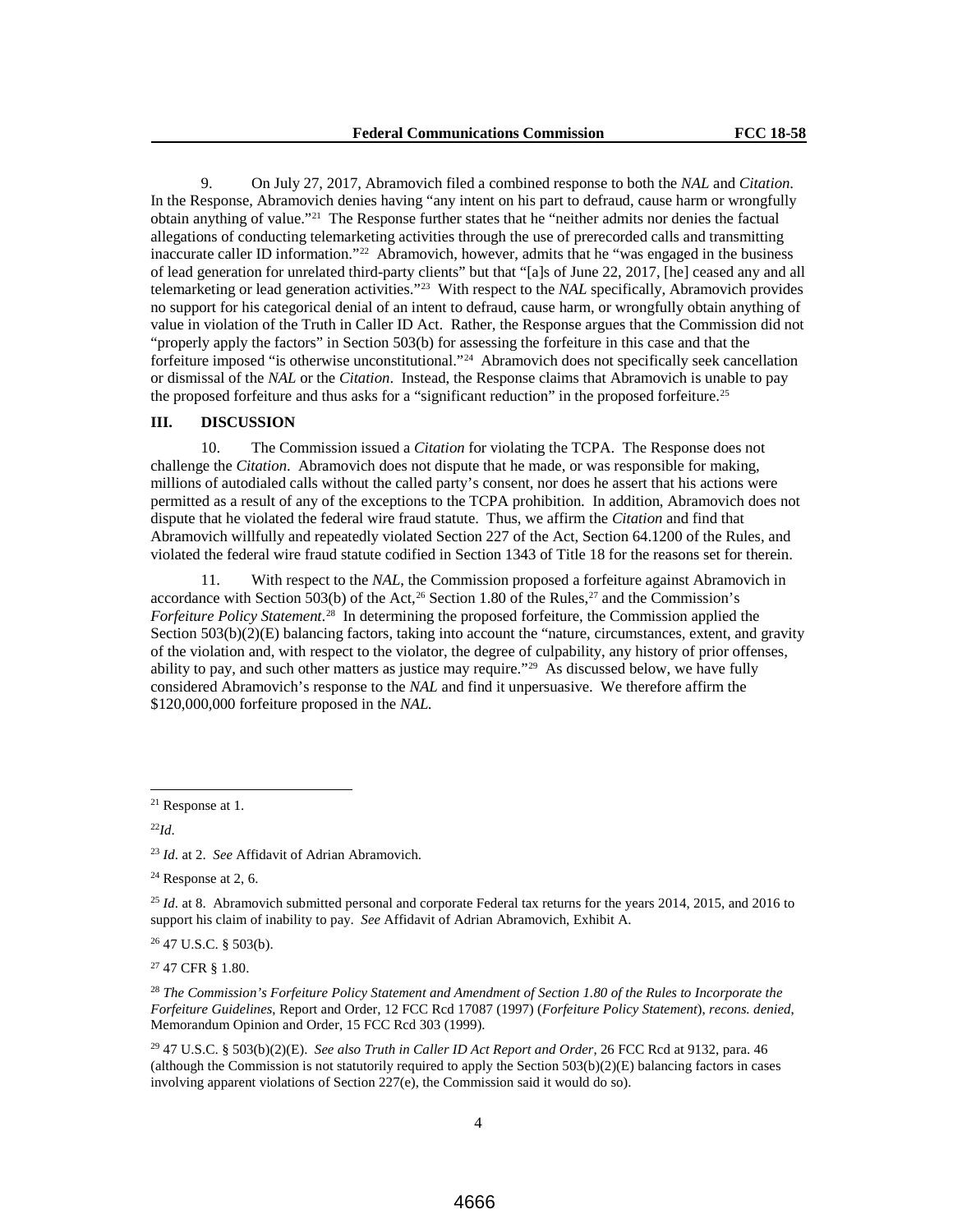# **A. Abramovich Engaged in a Massive Spoofing Scheme with the Intent to Defraud, Cause Harm, or Wrongfully Obtain Anything of Value**

12. The Truth in Caller ID Act outlaws "caus[ing] any caller identification service to knowingly transmit misleading or inaccurate caller identification information with the intent to defraud, cause harm, or wrongfully obtain anything of value."30 Congress observed that consumers greatly value accurate, reliable caller ID information to help them decide whether to answer a phone call and, ultimately, whether to trust the caller on the other end of the line. Congress noted that consumers' widespread expectation is that any information appearing on caller ID represents the true originating number of the person or entity making the call.<sup>31</sup> Congress also recognized that there are some benign uses of caller ID spoofing technology, e.g., in protecting domestic abuse victims, and therefore intended to focus efforts "to curtail ID spoofing . . . on actions by persons with intent to deceive or cause harm."<sup>32</sup>

13. In the Response, Abramovich does not admit nor deny the factual allegations. He does not dispute or offer evidence to refute (i) that the Caller ID information was spoofed; (ii) that the spoofed calls were made by Abramovich or at his direction; (iii) that the messages indicated, falsely, that the caller represented a well-known travel or hospitality company; or (iv) any other critical fact that formed the basis for the Commission's proposed forfeiture.<sup>33</sup> Abramovich asserts, however, that he had no "intent . . . to defraud, cause harm or wrongfully obtain anything of value."34 Abramovich did not support that assertion with any evidence or affidavit.

14. Thus, the only contested fact is whether Abramovich intended to defraud, cause harm or wrongfully obtain anything of value when he made the spoofed calls. As courts have recognized, direct evidence of specific wrongful intent is rarely available.<sup>35</sup> Therefore, it is reasonable, and indeed often necessary, to look at a party's actions to determine whether there was an intent to defraud or cause harm.<sup>36</sup> In the particular circumstances presented in this case, specific intent can be inferred by, among other things, Abramovich's reckless disregard of the fact that his actions would inexorably defraud and

<sup>31</sup> *See* 156 Cong. Rec. H2522, H2524 (2010) ("Now, if you see a caller ID and you see it has a phone number, most people think that it's ironclad that that's the actual phone number that's calling them when in truth it's not.").

<sup>32</sup> S. Rep. No. 111-96, at 2 (2010), *as reprinted in* 2010 U.S.C.C.A.N. 1376, 1377 (2009).

<sup>33</sup> In a Senate Commerce committee hearing, Abramovich denied that the recordings included the names of Marriott or other travel companies. *See Abusive Robocalls and How We Can Stop Them Before the S. Comm. on Commerce, Science, and Transportation*, 115th Congress (2018). However, Abramovich has provided no evidence to support that assertion, and it is contradicted by consumer complaints.

<sup>34</sup> Response at 1.

<sup>35</sup> *See, e.g.*, *U.S. v. Dearing*, 504 F.3d 897, 901 (9th Cir. 2007); *U.S. v. Mirabelles*, 724 F.2d 1374, 1379 (9th Cir. 1984); *see also General Cigar Co., Inc. v. CR Carriers, Inc*., 948 F.Supp. 1030, 1036 (D. AL 1996) ("Because one cannot know another's subjective intent, circumstantial evidence must be relied upon to indicate intent. The requirement of specific intent under the mail fraud statute is satisfied by the existence of a scheme which was reasonably calculated to deceive persons of ordinary prudence and comprehension and this intention is shown by examining the scheme itself." (internal citations omitted)).

<sup>36</sup> *See, e.g.*, *United States. v. Davis*, 490 F.3d 541, 549 (6th Cir. 2007); *Tusa v. Omaha Auto Auction Inc.*, 712 F.2d 1248, 1253 (8th Cir. 1983) ("intent to defraud is ordinarily proved by circumstantial evidence"); *see also United States v. Rogers*, 321 F.3d 1226, 1230 (9th Cir. 2003) ("It is settled law that intent to defraud may be established by circumstantial evidence"); *United States v. Sullivan*, 522 F.3d 967, 974 (9th Cir. 2008) ("the scheme itself may be probative circumstantial evidence of an intent to defraud"); *General Analytics Corp. v. CNA Ins. Co.*, 86 F.3d 51, 54 (4th Cir.1996) ("[B]ecause it is abstract and private, intent is revealed only by its connection with words and conduct."); *FDIC v. St. Paul Fire & Marine Ins. Co*., 942 F.2d 1032, 1035 (6th Cir. 1991) ("intent . . . is thought to refer to a subjective phenomenon that takes place inside people's heads. [The law is concerned only with] the external behavior ordinarily thought to manifest internal mental states. . . .") (citations omitted)).

 $30$  47 U.S.C. § 227(e)(1).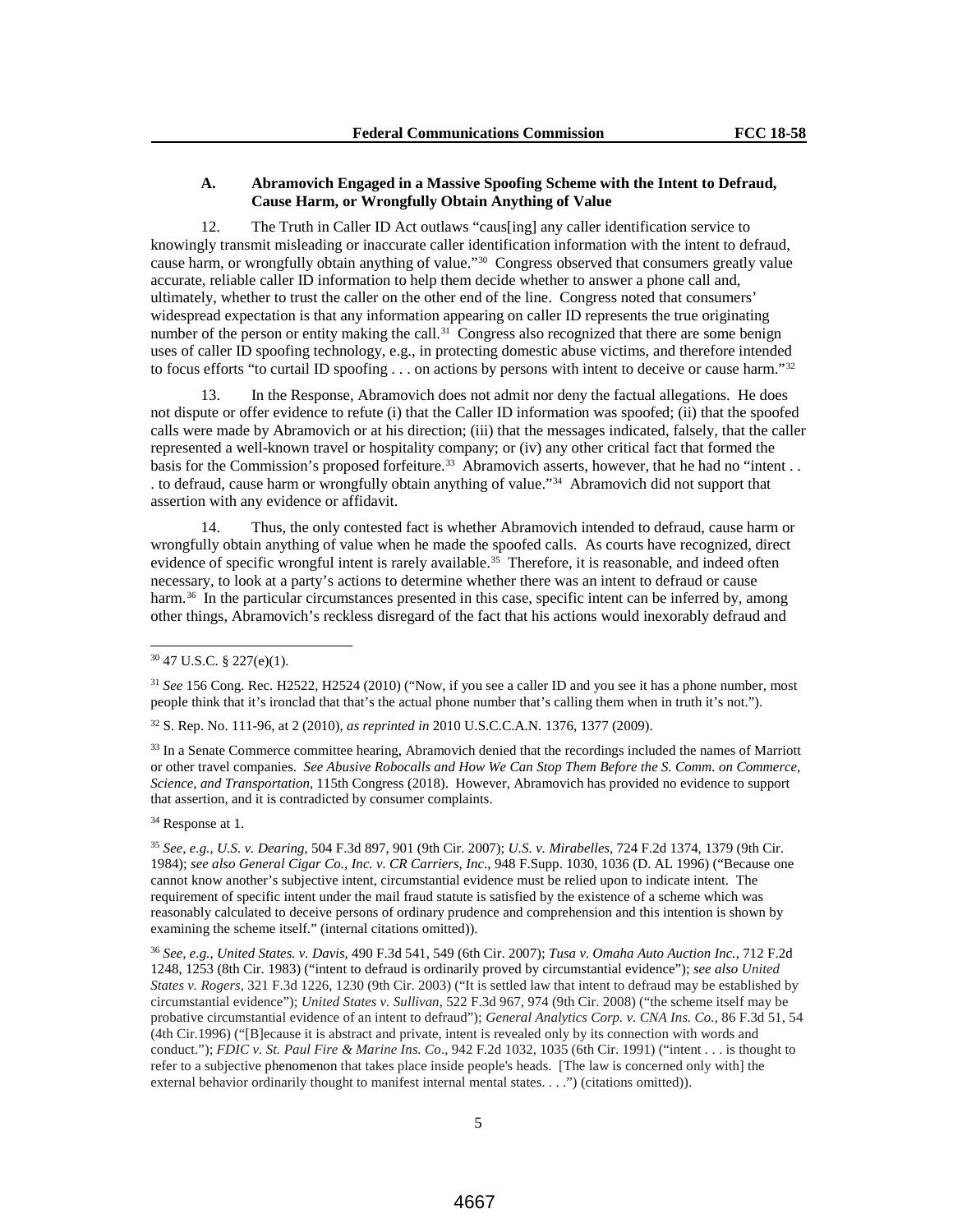cause considerable harms to consumers, the affected travel companies, and carriers alike. The undisputed facts in this case support the Commission's determination that Abramovich intended to defraud or cause harm to: (1) consumers; (2) TripAdvisor, Expedia, Marriott, and Hilton (the companies named in the robocall messages to consumers); (3) carriers who carried the unlawful robocall traffic; and (4) consumers whose numbers were spoofed.

15. First, with respect to consumers, Abramovich made more than 96 million spoofed robocalls. Abramovich's decision to spoof the caller ID information was intentional.<sup>37</sup> The fact that he chose not only to spoof the caller ID information, but to use the area code and three-digit prefix of the called party reflects an intent to deceive the called party. Abramovich intentionally made fraudulent representations with respect to the caller ID to induce consumers to answer the phone. And when consumers did answer the phone, they were told, falsely, that the caller was affiliated with Marriott, TripAdvisor, or other well-known brands. The volume of calls also supports our conclusion that Abramovich's behavior was intentionally harassing. Barraging consumers with unsolicited marketing calls demonstrates an intent to harm.

16. Second, Mr. Abramovich intentionally attempted to trade on the reputations of companies such as TripAdvisor, Expedia, Marriott, and Hilton and then provided products from unknown timeshare providers in Mexico and elsewhere. Predictably, the name-brand companies suffered harm to their brands and company goodwill as unsuspecting consumers directed their outrage about spoofed calls—often posting on online forums—at the name-brand companies rather than Abramovich.

17. Third, with respect to carriers, Abramovich (1) used the telephone system with the false or fraudulent pretenses discussed above to defraud consumers, (2) burdened the carriers' networks with illegal calls, and (3) caused consumer recipients to complain, adding to the workload of customer service agents, decreasing the perceived value of the service, and increasing carrier costs.

18. Fourth, the Commission also received complaints from consumers stating that they experienced harm when their phone numbers were spoofed—harm in the form of angry phone calls from aggrieved robocall victims. This result was easily foreseeable, and suggests that Abramovich intended to harm consumers whose numbers he used to make spoofed calls to neighboring lines.

19. Finally, the Response does not refute evidence and findings of fraud and harm. Based on these facts, we find Abramovich's actions were so likely to defraud and cause harm and, in fact, did defraud and cause harm, that we can conclude that he had the requisite intent to defraud, cause harm or obtain anything of value in violation of the Caller ID Act. Abramovich offers no alternative explanation for spoofing.<sup>38</sup>

20. Accordingly, we reject Abramovich's unsupported assertion that he lacked intent to defraud or cause harm, and find that Abramovich knowingly displayed inaccurate or misleading caller ID with respect to 96,758,223 telemarketing robocalls with the intent to cause harm, defraud, or wrongfully obtain something of value. Further, we affirm the factual findings in both the *NAL* and *Citation* that were the basis for our conclusion that Abramovich willfully and repeatedly violated Section 227 of the Act,<sup>39</sup> Sections 64.1604 and 64.1200 of the Rules,<sup>40</sup> and violated the federal wire fraud statute codified in

 $37$  To "spoof" a telephone number requires an overt act to change the number that otherwise will appear by default on the called party's caller ID. *See generally* 47 C.F.R. § 1601. Neighbor spoofing in particular requires not only an overt act to change the number that will appear in the called parties caller ID but a conscious decision with respect to selecting the first six digits of the caller ID number to match the called party's first six digits.

<sup>&</sup>lt;sup>38</sup> In the affidavit accompanying the Response, Mr. Abramovich does not assert that he lacked an intent to defraud, cause harm, or wrongfully obtain anything of value; in fact, the affidavit does not even attest that the statements contained in the Response are true and accurate.

<sup>39</sup> 47 U.S.C. § 227(e).

<sup>40</sup> 47 CFR §§ 64.1604, 64.1200.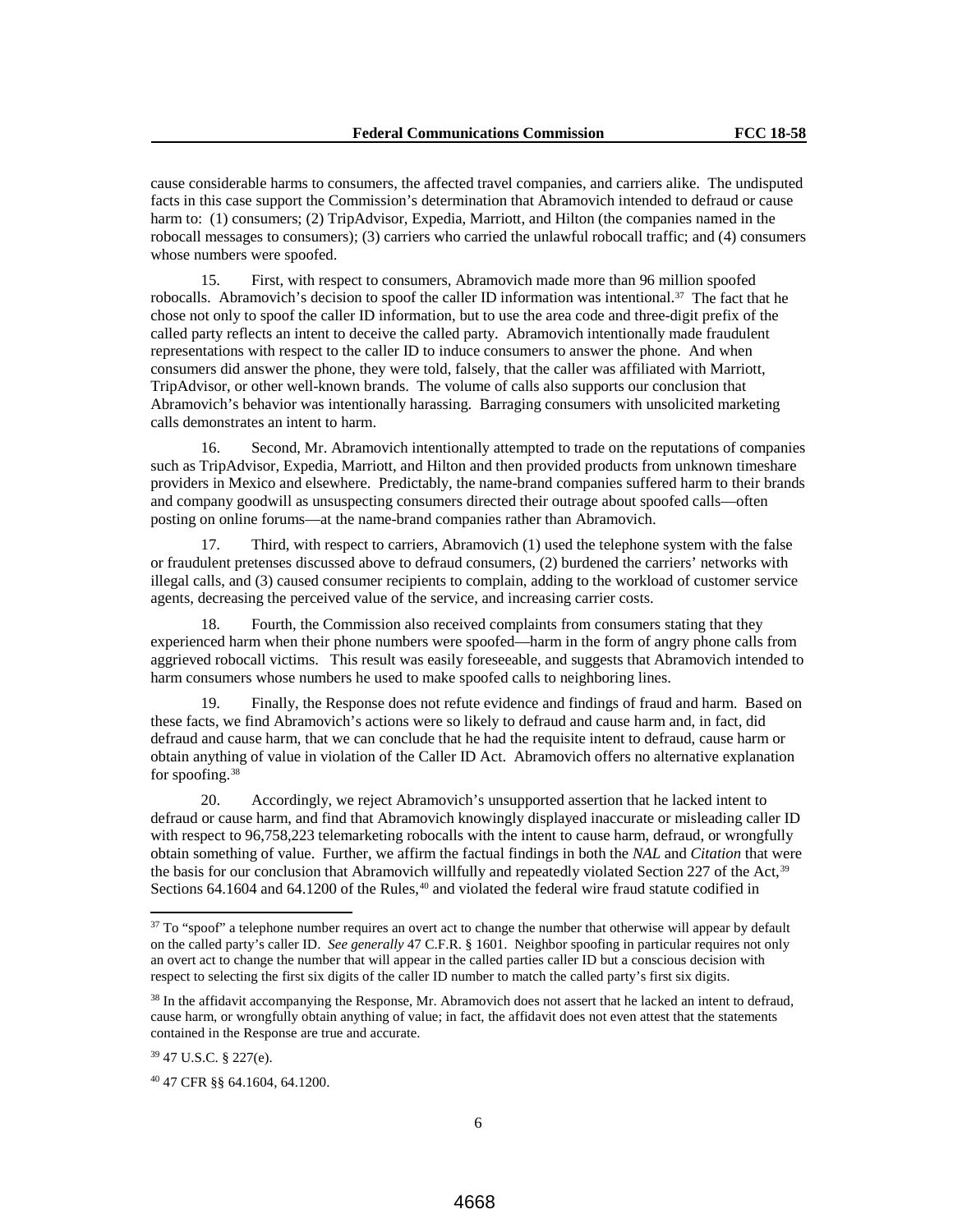Section 1343 of Title 18 by making fraudulent representations over the telephone system. While we affirm our findings and conclusions of law in both the *NAL* and *Citation*, the forfeiture is based solely on violations of Section 227(e) of the Act<sup>41</sup> and Section 64.1604 of the Rules<sup>42</sup> identified in the *NAL*.

#### **B. The Forfeiture Amount is Constitutional**

21. In a section captioned "Unconstitutionality of Proposed Forfeiture Amount," the Response raises several arguments regarding the amount of the forfeiture. The Response argues that the forfeiture violates Abramovich's "due process protections afforded by the U.S. constitution because it is grossly disproportional to the gravity of the alleged actions taken by Mr. Abramovich."43 The Response also raises two other arguments without citing specific provisions of the Constitution. First, the Response takes issue with how we calculated the forfeiture, claiming that the forfeiture is "disproportionate to the offense and unreasonable when comparing past FTC civil penalties for similar activities."44 Second, the Response claims that Abramovich had no "knowledge or warning" regarding the potential forfeiture amount prior to the *NAL*. 45 After considering the Response's arguments, for the reasons discussed below, we find that the forfeiture imposed for each violation committed by Abramovich is consistent with the Constitution and statutory framework established by Congress.

22. Section 227(e) of the Act, as amended by the Truth in Caller ID Act, authorizes the Commission to assess a civil forfeiture against persons who knowingly cause, directly or indirectly, any caller ID service to transmit or display misleading or inaccurate caller ID information with the intent to defraud, cause harm, or wrongfully obtain anything of value. 46 The statute also limits the maximum amount of forfeitures for each violation to \$11,052.47

### **1. The Forfeiture Does Not Violate Abramovich's Due Process Rights**

23. The Response cites *St. Louis, I.M. & S. Ry. Co. v. Williams* (*St. Louis*) for the proposition that due process limits the power of states when prescribing damages for aggrieved persons where the penalty is wholly disproportionate to the offense and obviously unreasonable.48 In that century-old decision, a company operating a railroad charged more than the prescribed fare. Passengers sued and the company was ordered to pay a penalty. The Supreme Court affirmed the penalty. We find the case inapposite to the case now facing the Commission. Our case involves the power of a federal agency, not a state, to impose a forfeiture consistent with clear standards articulated by federal law. In any event, the

<sup>43</sup> Response at 6.

<sup>44</sup> *Id*. at 6-7.

<sup>45</sup> *Id*. at 7.

<sup>46</sup> 47 U.S.C. § 227(e)(5)(A)(i); 47 CFR § 64.1604(a).

<sup>47</sup> *Id.* The per violation maximum was initially set at \$10,000, and has subsequently been raised periodically to account for inflation. *See* 47 U.S.C. § 227(e)(5)(a)(i) ("The amount of the forfeiture penalty determined under this paragraph shall not exceed \$10,000 for each violation"); 47 CFR § 1.80 (adopting the statutory maximum with the required inflation adjustment); *Adjustment of Civil Monetary Penalties to Reflect Inflation*, Order, DA 16-1453 (Dec. 30, 2016). In the alternative and in lieu of the Act's general criminal penalty provisions in Section 501 of the Act, the Truth in Caller ID Act also provides for criminal fines up to \$10,000 for each violation, or three times that amount for each day of a continuing violation. 47 U.S.C. § 227(e)(5)(B). *See Adjustment of Civil Monetary Penalties to Reflect Inflation*, Order, DA 16-1453 (Dec. 30, 2016).

<sup>48</sup> *St. Louis, I.M. & S. Ry. Co. v. Williams*, 251 U.S. 63, 66-67 (1919); Response at 6. The case involved an Arkansas statute that regulated rates related to railroad companies and prescribed penalties for violations. *St. Louis*, 251 U.S. at 63-64. A penalty was imposed and St. Louis, I.M. & S. RY. Co. appealed arguing the penalty violated the "due process clause of the Fourteenth Amendment . . . ." *Id.* at 64.

 <sup>41</sup> 47 U.S.C. § 227(e).

<sup>42</sup> 47 CFR § 64.1604.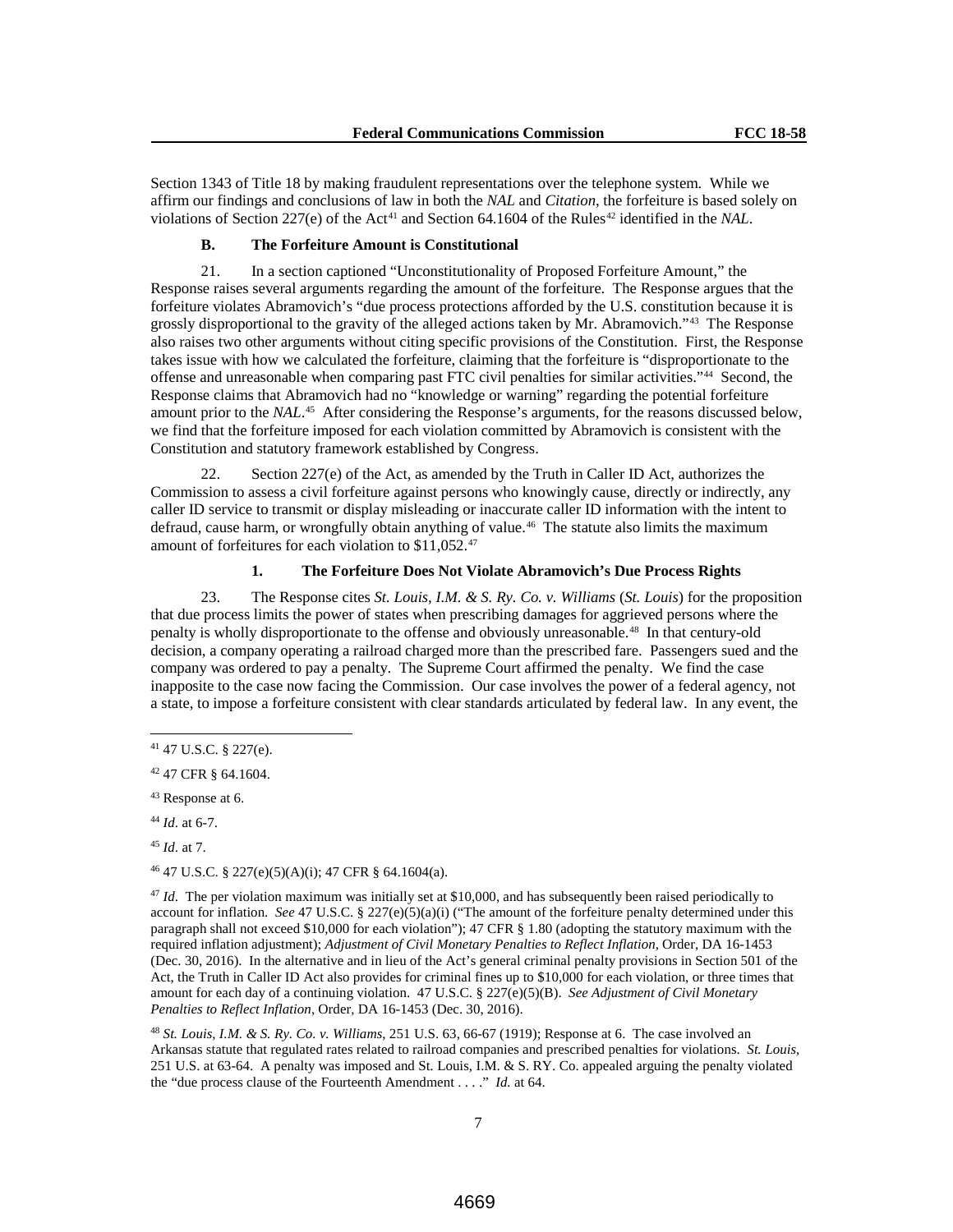Court in *St. Louis* upheld the penalty, recognizing that agencies have "wide latitude of discretion" when assessing fines.49 Although—in the Court's view—the penalty in *St. Louis* seemed large when compared to the harm, \$75 for a \$0.66 overcharge, the Court nevertheless found that the fine did not violate due process.<sup>50</sup> Further, the Court recognized that the amount of a penalty must be evaluated in context, including "the interests of the public, [and] the numberless opportunities for committing the offense . . ."51 We therefore disagree that the decision in *St Louis* supports Abramovich's challenge to the forfeiture amount.

24. Moreover, the Supreme Court has since made clear that, where procedural due process protections such as fair notice are not implicated (which, discussed below, they are not in this case), "the guaranty of due process" in the Fifth and Fourteenth Amendments "demands only that the law shall not be unreasonable, arbitrary, or capricious, and that the means selected shall have a real and substantial relation to the object sought to be attained."52 As discussed below, the forfeiture amount is not arbitrary or capricious and has a real and substantial relation to the objective of the regulatory scheme. Among other things, many millions of consumers and companies were exposed to harm as a result of Abramovich's unlawful spoofing.

# **2. The Forfeiture is Not Excessive and Does Not Violate Other Provisions of the Constitution**

25. We understand the Response to be claiming that the proposed forfeiture constitutes an excessive punishment in violation of the Eighth Amendment, although the Response does not articulate that claim explicitly.53 We therefore evaluate the pertinent case law to address that claim. In evaluating a claim that a forfeiture is excessive, we consider several factors. A forfeiture that falls within the maximum prescribed by the applicable statute will receive a strong presumption of constitutionality, and at least one court has found it to be dispositive. 54 Here, the forfeiture falls far below the statutory limits.

<sup>51</sup> *Id.* at 67.

<sup>52</sup> *Nebbia v. New York*, 291 U.S. 502, 525 (1934).

<sup>53</sup> U.S. Const. amend. VIII.

<sup>54</sup> *See United States v. Sperrazza*, 804 F.3d 1113, 1127 (11th Cir. 2015) (noting that a forfeiture within the permissible statutory range is "almost certainly" not excessive); *United States v. Chaplin's, Inc.*, 646 F.3d 846, 852 (11th Cir. 2011) ("Congress, as a representative body, can distill the monetary value society places on harmful conduct; forfeitures falling below the maximum statutory fines for a given offense therefore receive a strong presumption of constitutionality.") (citation omitted); *United States v. Malewicka*, 664 F.3d 1099, 1106 (7th Cir. 2011) ("There is a strong presumption of constitutionality where the value of a forfeiture falls within the fine range prescribed by Congress. . . . These pronouncements reflect the considered legislative judgment as to what is excessive, and a court should be hesitant to substitute its opinion for that of the people."); *Grid Radio v. FCC*, 278 F.3d 1314, 1322 (D.C. Cir. 2002) (upholding the Commission's imposition of the maximum statutory penalty against an unlicensed radio operator who challenged that penalty as excessive noting that the statutory amount was "neither indefinite nor unlimited," and that it did not "seem excessive in view of [the petitioner's] continued and willful violation of the licensing requirement"); *see also United States v. Bajakajian*, 524 U.S. 321, 336 (1998) (deriving a constitutional excessiveness standard under the Eighth Amendment should recognize that "judgments about the appropriate punishment for an offense belong in the first instance to the legislature."); *Gore v. United States*, 357 U.S. 386, 393 (1958) ("Whatever views may be entertained regarding severity of punishment, . . . these are peculiarly questions of legislative policy."). The Fifth Circuit holds that it is dispositive if the fine falls below the statutory limit. *Newell Recycling Co. v. EPA*, 231 F.3d 204, 210 (5th Cir. 2000) ("No matter how excessive (in lay terms) an administrative fine may appear, if the fine does not exceed the limits prescribed by the statute authorizing it, the fine does not violate the Eighth Amendment.").

 <sup>49</sup> *Id*. at 66-67.

<sup>&</sup>lt;sup>50</sup> *Id.* at 66-67 ("Nor does giving the penalty to the aggrieved passenger require that it be confined or proportioned to his loss or damages; for, as it is imposed as a punishment for the violation of a public law, the Legislature may adjust its amount to the public wrong rather than the private injury.").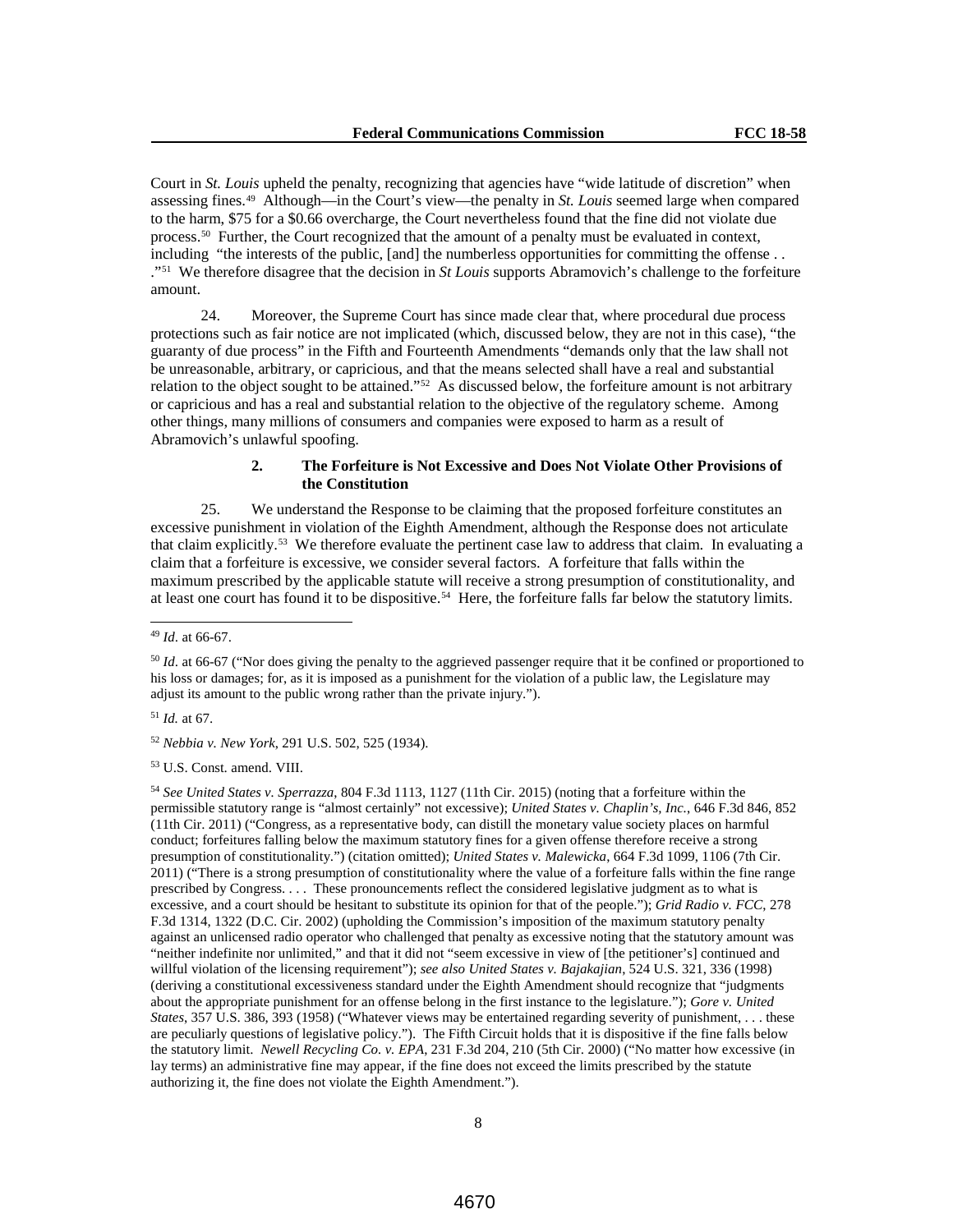The Commission specifically examined 80,000 of the 96 million calls and, after confirming that those calls were unlawfully spoofed, proposed a base forfeiture amount of \$1,000 for each of the 80,000 violations, for a total of \$80 million.55 We established the per violation base amount at the lowest base forfeiture amount specified in Section 1.80.56 We also took into account the statutory factors and upwardly adjusted the forfeiture based on the egregiousness of the violations (the massive volume of calls), the culpability of Abramovich, and prior noncompliance with the Communications Act.<sup>57</sup> The Commission proposed an upward adjustment of \$40 million to reflect the egregiousness of the harm associated with the illegal spoofed calls.<sup>58</sup> The forfeiture thus equates to  $$1,500$  per violation of the 80,000 calls analyzed (i.e., less than 15 percent of the statutory maximum amount of \$11,052 per violation). And the forfeiture is assessed only for a small subset of the total number of violations for which Abramovich was responsible. The fact that even a greatly reduced per-violation forfeiture amounts to \$120 million is a problem wholly of Abramovich's own making. Abramovich elected to engage in massive spoofing and committed more than 96 million separate violations. The volume of his violations does not justify a "volume discount."

26. We also consider whether the forfeiture is "grossly disproportional" to the gravity of the offense.59 We find that it is not. The burden to establish that a forfeiture is grossly disproportional lies with the party challenging the forfeiture.<sup>60</sup> Factors bearing on whether a forfeiture is grossly disproportional include the nature and extent of the underlying offense, including whether it was in furtherance of other illegal conduct and the nature of the harm caused by the sanctioned person's conduct.<sup>61</sup>

27. Abramovich fails to satisfy his burden. Abramovich claims that being falsely induced to answer the phone did not cause substantial harm. He argues that consumers were harmed only if they answered the phone and spent at least five minutes on the call.<sup>62</sup> As a preliminary matter, the Truth in Caller ID Act does not require that there be actual harm; only that there be an intent to cause harm. Thus, the "harm" occurred when Abramovich made the 96,758,223 illegal spoofed robocalls; irrespective of whether the consumer answered the phone or stayed on the line for five minutes. Nonetheless, in this case, consumer complaints belie that "five-minute" argument.63 Moreover, the argument also does not address the harm that Abramovich's spoofing caused travel companies, carriers, and consumers whose numbers were spoofed.<sup>64</sup> In that regard, the travel companies suffered harm in terms of their brand images and company goodwill as consumers expressed anger and frustration at the companies. And carriers were harmed by (1) Abramovich using the telephone system with the false or fraudulent pretenses discussed above to defraud consumers, (2) burdening their networks with illegal calls, (3) preventing detection and ability to block the spoofed calls, and (4) expending resources handling consumer

<sup>58</sup> *Id*.

<sup>59</sup> *See Chaplin's, Inc.*, 646 F.3d at 851 (*citing Bajakajian*, 524 U.S.at 334).

<sup>60</sup> *E.g.*, *United States v. Viloski*, 814 F.3d 104, 109 (2d Cir. 2016), *cert. denied*, 137 S. Ct. 1223 (2017).

<sup>62</sup> *See* Response at 4.

<sup>63</sup> *See infra* paras. 32-34. Abramovich's proposed "five-minute rule" also ignores that the initial, spoofed call was a recording that urged the consumer to call another number; it seems unlikely that the consumer would remain on the line with a recording for more than five minutes.

<sup>64</sup> *See supra* para. 14; *see also NAL* paras. 19-20.

 <sup>55</sup> *NAL*, 32 FCC Rcd at 5426, para. 25.

<sup>56</sup> *See id*. at 5426, para. 25 & n.56; 47 U.S.C. § 227(e)(5); *see also NAL*, 32 FCC Rcd at 5426, para. 25 & n.55 (citing enforcement cases where the rules did not provide guidance drawing upon analogues base forfeitures).

<sup>57</sup> *See NAL*, 32 FCC Rcd at 5427, para. 26.

<sup>61</sup> *See, e.g.*, *Viloski*, 814 F.3d at 109; *Collins v. SEC*, 736 F.3d 521, 526-27 (D.C. Cir. 2013).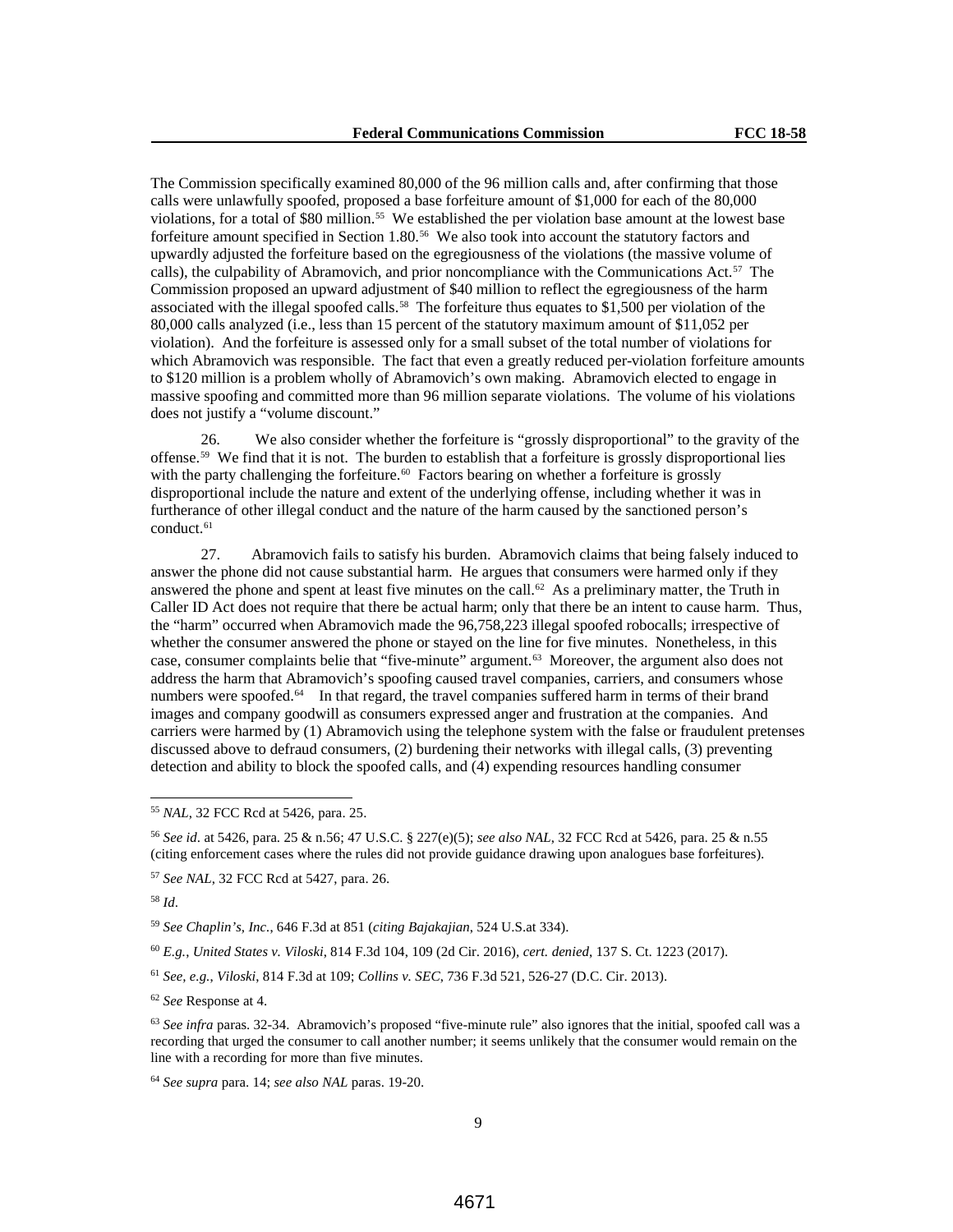complaints directed at them rather than Abramovich. As noted below, consumers whose numbers were spoofed also were harmed by the calls.<sup>65</sup> Additionally, Abramovich does not deny that he committed more than 96 million violations of the Truth in Caller ID Act, nor does he suggest that the 80,000 calls on which we based the *NAL* were unrepresentative of his operation. The scope of Abramovich's actions was enormous, and he makes no assertion to the contrary. Further, each of the spoofed calls was done in conjunction with other activities that Abramovich does not disagree were unlawful—unauthorized robocalling and wire fraud. And when people answered the calls, after being tricked into doing so by the false caller ID information, Abramovich and his clients lied about their identities, falsely claiming to represent companies with which they had no affiliation.

28. In addition, the forfeiture is not arbitrary or capricious and is thus presumptively constitutional. As the D.C. Circuit has explained, when an agency's decision to impose a penalty is not arbitrary and capricious, that "goes most of the way to compelling rejection of [any Eighth Amendment challenge to that penalty]."66 The court further noted that "[a] penalty that is not far out of line with similar penalties imposed on others and that generally meets the statutory objectives seems highly unlikely to qualify as excessive in constitutional terms." $67$  While the total amount of the forfeiture against Abramovich may seem large, it was derived using a methodology that the Commission has used many times before. In establishing the forfeiture, we used the lowest per violation base forfeiture specified in the Rule. 68 We then considered the statutory factors in Section 503 and determined that the amount should be augmented to reflect the egregiousness of the unlawful behavior.<sup>69</sup> Moreover, instead of assessing the forfeiture on basis of all 96 million spoofed calls, we limited the forfeiture to the fraction of violations that we specifically examined (i.e., the proposed forfeiture was based on 80,000 of the potential 96,758,223 violations). Thus, the forfeiture uses the methodology that the Commission has used in many cases and is not arbitrary or capricious. <sup>70</sup> Abramovich's claim that the amount of the forfeiture is not in line with other forfeitures that the Commission has issued is simply wrong. The argument ignores the fact that we only assessed \$1,000 per violation and upwardly adjusted the forfeiture amount based on the Section 503 statutory factors which equates to an overall per violation amount of \$1,500 (well in line with other Commission cases). Further, the fact that Abramovich's actions resulted in massive violations was of his own doing and does not make the Commission's application of a settled and reasoned methodology arbitrary or capricious.

<sup>69</sup> *See* 47 U.S.C. § 503(b)(2)(E); *NAL*, 32 FCC Rcd at 5427, para. 26.

<sup>70</sup> *See, e.g.*, *Dynasty Mortgage, LLC*, Forfeiture Order, 22 FCC Rcd 9453, 9469-470, para. 43 (2007); *Dynasty Mortgage, LLC*, Notice of Apparent Liability for Forfeiture, 20 FCC Rcd 4921, 4933-34, para. 32 (2005) (establishing a base forfeiture of \$10,000 for National Do-Not-Call violations, applying that base to 68 violations, and then upwardly adjusting to the maximum forfeiture penalty to address multiple, repeated and egregiousness); *Travel Club Marketing, Inc.*, Forfeiture Order, 30 FCC Rcd 8861, 8861-862, paras. 1-3 (2015); *Travel Club Marketing, Inc.*, Notice of Apparent Liability for Forfeiture, 26 FCC Rcd 15831, 15835-36, para. 12 (2011), (applying the \$4,500 base forfeiture per violation and upwardly adjusting to the maximum forfeiture penalty for prerecorded voice advertising violations); *Tri-Star Mktg., Inc.*, Forfeiture Order, 15 FCC Rcd 23198 (2000) (applying \$4,500 base forfeiture for each unsolicited fax advertisement violation and \$10,000 base forfeiture for sending such an advertisement after a do-not-fax request); *Scott Malcolm*, Forfeiture Order, 31 FCC Rcd 1652 (2016); *Scott Malcolm*, Notice of Apparent Liability for Forfeiture, 29 FCC Rcd 2476, 2481-82, paras. 11-12 (2014), (applying the maximum forfeiture penalty for junk fax violations).

 <sup>65</sup> *See* para. 33.

<sup>66</sup> *Collins* at 527.

<sup>67</sup> *Id.*

<sup>68</sup> *See NAL*, 32 FCC Rcd at 5426, para. 25 & n.56; 47 U.S.C. § 227(e)(5); *see also NAL*, 32 FCC Rcd at 5426, para. 25 & n.55 (citing enforcement cases where the rules did not provide guidance drawing upon analogues base forfeitures).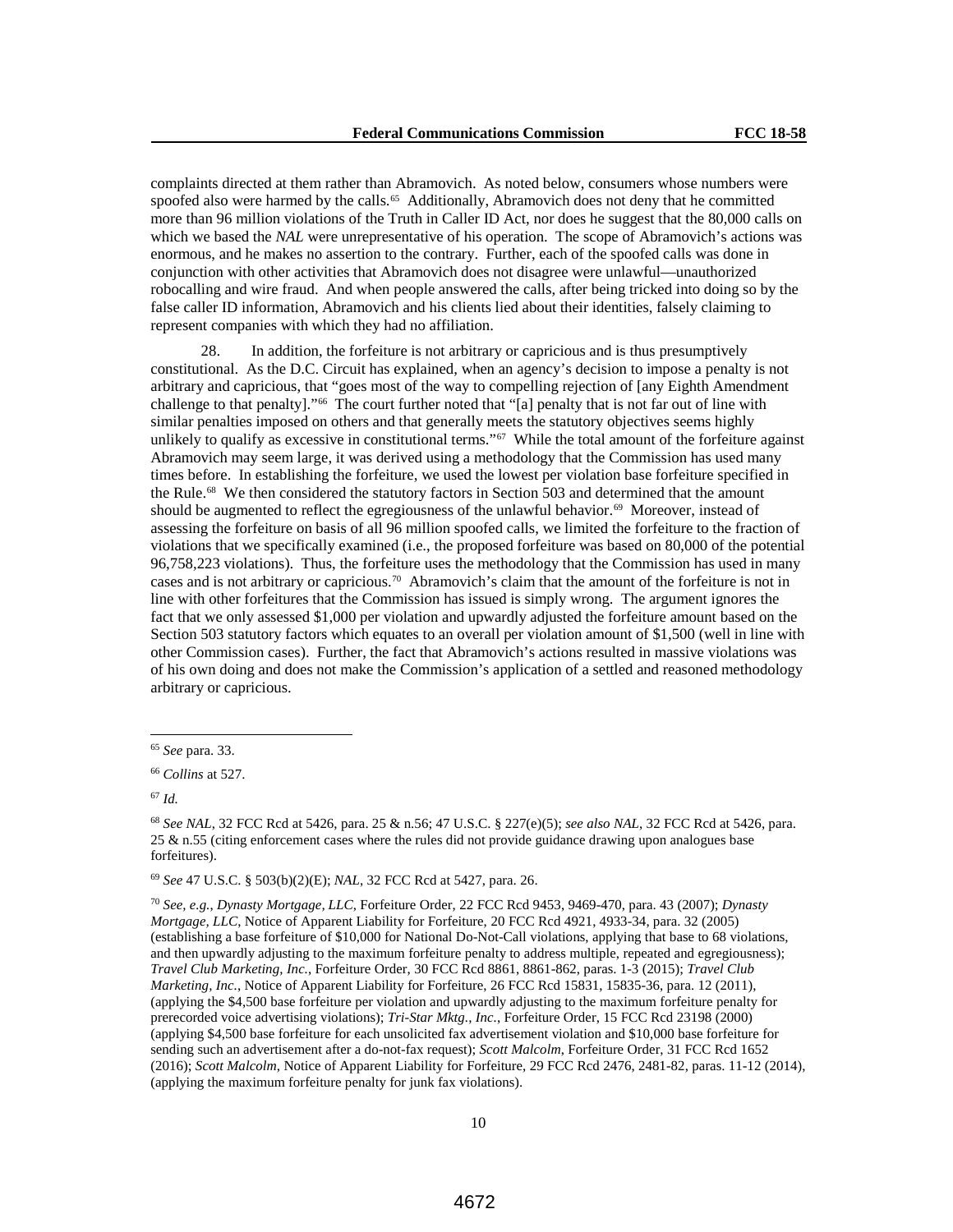29. Abramovich also points to cases that the Federal Trade Commission (FTC) has settled involving violations of the Telemarketing Sales Rule (TSR), <sup>71</sup> and notes that those cases ultimately imposed forfeitures lower than those proposed in the *NAL*. 72 The FTC cases are inapposite for several reasons: they represent settlements rather than a forfeiture order or court judgment; the cases involve a different agency and a different statute; and the monetary forfeiture was just one of many settlement terms, which included an injunction against future robocalling, relinquishment of other assets, recordkeeping and reporting requirements, and commitments of future cooperation with the FTC and state attorneys general.73 We reject Abramovich's suggestion these settlements requires the Commission to reduce the forfeiture proposed in the *NAL*.

30. In light of the facts, and based on the balancing of factors outlined below, we conclude that the forfeiture is well within the limits established by the Eighth Amendment.

# **3. There is No Constitutional "Notice" Problem**

31. Abramovich's constitutional rights were not violated with respect to notice (what the Response characterizes as a lack of "knowledge or warning" prior to issuance of the *NAL*).74 To the extent that Abramovich is suggesting that he should get a free pass under the Constitution because he is the first person whom the Commission has proposed to impose a forfeiture for perpetrating a massive unlawful spoofing campaign, that argument is without merit.

The Act and the Commission's rules establish clear guidelines for the amounts of potential forfeitures for each individual violation, for potential upward and downward adjustment factors, and for the maximum total liability.75 Thus, Abramovich had "knowledge or warning" based on provisions in the law. In addition, the Truth in Caller ID Act categorically states, "[i]t shall be unlawful for any person within the United States" to spoof calls with the intent to defraud, cause harm, or obtain anything of value.<sup>76</sup> This provision has been the law of the land since 2010. Further, the plain language of the Truth in Caller ID Act and the implementing Rules identify the elements of a spoofing violation, including the standard by which a case will be brought. And the Truth in Caller ID Act and Rules specify the maximum potential forfeiture and are clear that the penalties apply on a per violation basis. Thus, the Act and Rules make both the nature of the violation and potential forfeitures ascertainably certain to the public.77 Further, the Truth in Caller ID Act empowers the Commission "to proceed expeditiously to stop and . . . assess a forfeiture penalty against, any person or entity engaged in prohibited caller ID spoofing

<sup>73</sup> *See, e.g.*, *FTC v. Caribbean Cruise Line, Inc.*, Stipulated Order for Permanent Injunction and Civil Penalty Judgment against Steve Hamilton, Case No 0:15-cv-60423 (S.D. Fla, Mar. 3, 2015), https://www.ftc.gov/system/files/documents/cases/150303caribbeanhamiltonstip.pdf.

<sup>74</sup> Response at 7.

<sup>75</sup> "[T]o provide guidance" to potential violators, the Report and Order adopting the Rules said that the Commission would "employ the balancing factors the Commission typically considers when determining the amount of a forfeiture penalty" to take into account the specific facts of a given case. *Truth in Caller ID Act Report and Order*, 26 FCC Rcd at 9132, para. 46. The Commission applied those balancing factors in this case.

<sup>76</sup> 47 U.S.C. § 227(e)(1).

<sup>77</sup> *See, e.g., Star Wireless, LLC v. FCC*, 522 F.3d 469, 473 (D.C. Cir. 2008) (finding the regulation and other public statements of the FCC provided the "regulated party acting in good faith would be able to identify, with ascertainable certainty, the standards with which the agency expects parties to conform" (citations omitted)). The Truth in Caller ID Act is clear and concise, with no ambiguity as to what standards apply. *See, e.g.*, *Botosan v. Paul McNally Realty*, 216 F.3d 827, 831 (9th Cir. 2000) ("Where the statutory language is clear and consistent with the statutory scheme at issue, the plain language of the statute is conclusive and the judicial inquiry is at an end.").

 <sup>71</sup> 16 CFR § 310 *et. seq.*

<sup>72</sup> *See* Response at 7-8 (the cases cited by Mr. Abramovich ended in settlements that ranged from \$395,000 to \$7,730,000 and included a number of conditions).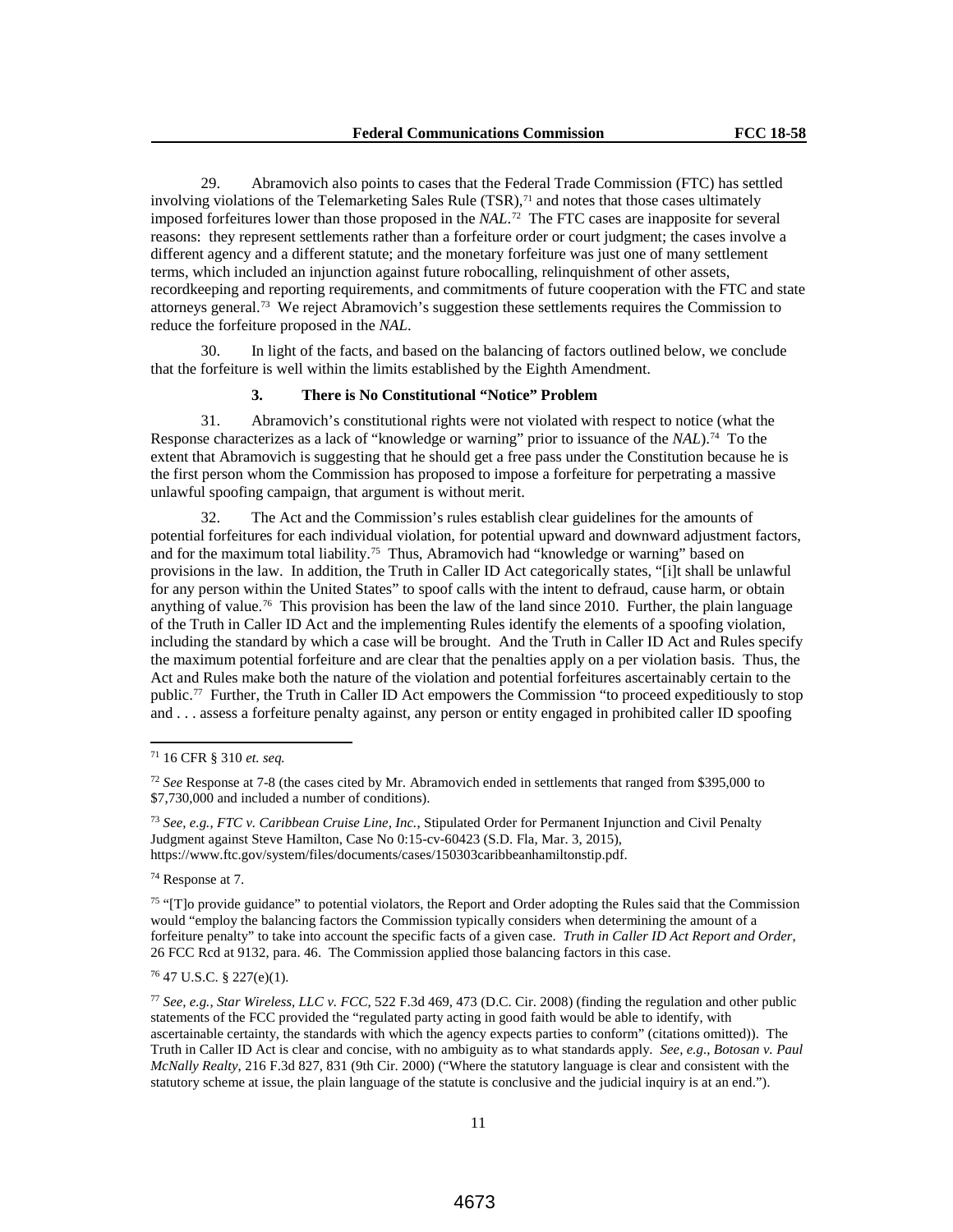without first issuing a citation" against the violator.<sup>78</sup> Accordingly, we reject Abramovich's notice argument and find that the Truth in Caller ID Act and Rules provided the requisite prior notice and the process that Abramovich is due.79

#### **C. A Reduction of the Proposed Forfeiture is Unwarranted**

33. After considering the relevant statutory factors and the Commission's *Forfeiture Policy Statement*, we find that Abramovich is liable for a total forfeiture of \$120,000,000. As explained in the *NAL*, this total results from applying a base forfeiture of \$1,000 to each of 80,000 calls the Commission confirmed were spoofed. 80 We then took into account the statutory factors and proposed an upward adjustment of \$40 million to reflect the egregiousness of the harm associated with the illegal spoofed calls.<sup>81</sup> We also found Mr. Abramovich jointly and severally liable with his companies for the proposed forfeiture. Mr. Abramovich does not contest joint and several liability. He argues, however, that in December 2015, he ceased conducting business through Marketing Strategy Leaders, Inc., and dissolved the company in January 2016. Notwithstanding Abramovich's claims, the call detail records show that Abramovich continued to use the Marketing Strategy Leaders name in his robocalling operations through the end of 2016.82 However, because Mr. Abramovich continued to operate under the name of a dissolved corporation, Marketing Strategy Leaders, during the time the violations occurred, he is not entitled to the protections of the corporate form and is personally liable for the full forfeiture amount.<sup>83</sup> Also, Abramovich does not dispute that he is personally liable.

34. Abramovich seeks a reduction of the proposed forfeiture. The Response argues that the Commission failed to properly apply the statutory factors, including ability to pay, when proposing the forfeiture.84 In general, the Response argues the Commission (1) failed take into account Abramovich's ability to pay; (2) improperly calculated the forfeiture by not limiting it to consumers who, in Abramovich's view, were actually harmed; (3) should have apportioned the forfeiture to take into account that his clients and the telecom carrier who carried the calls played a role in the illegal robocalling and

 <sup>78</sup> *Truth in Caller ID Report and Order*, 26 FCC Rcd at 9132, para. 47. Under Section 503(b)(5) of the Act, a person who does not hold a license, permit, certificate, or other authorization issued by the Commission, or is not an applicant for the same, may not be issued a Notice of Apparent Liability for Forfeiture unless: (1) that person is first sent a citation of the violation charged, (2) is given an opportunity for a personal interview with an official of the Commission, and (3) subsequently engages in conduct of the type described in such citation. 47 U.S.C. § 503(b)(5). By contrast, the Truth in Caller ID Act only requires that the Commission provide the notice required under Section 503(b)(3) of the Act (notice and opportunity for a hearing before the Commission or an administrative law judge) or Section 503(b)(4) of the Act (Notice of Apparent Liability for Forfeiture) before assessing a forfeiture for unlawful spoofing. 47 U.S.C. § 227(e)(5)(A). Here, we provide the required notice under Section 503(b)(4) of the Act through a Notice of Apparent Liability for Forfeiture.

<sup>79</sup> *See Steven Blumenstock*, Forfeiture Order, 32 FCC Rcd 356, 360, para. 14 & n.51 (EB 2017) (citing *Profit Enterprises*, Forfeiture Order, 8 FCC Rcd 2846, 2846, para. 5 (1993) and noting that violations of the Truth in Caller ID Act require no citation and that one "may not claim ignorance of the law as a defense").

<sup>80</sup> *NAL*, 32 FCC Rcd at 5426, para. 25.

<sup>&</sup>lt;sup>81</sup> *Id.* at 5427, para. 26. The Response asserts that, when calculating the forfeiture, the Commission assessed the upward adjustment of \$40,000,000 on "the same volume of calls and same egregiousness" factor that formed the basis for the \$80,000,000 base forfeiture (i.e., the 80,000 Reviewed Carrier Call Detail Records). The Response is wrong. We assessed a base forfeiture of \$1,000 for each of the 80,000 spoofed calls verified by the Commission. We applied an upward adjustment of \$40 million based on the egregiousness of the violations citing the full 96,758,223 spoofed calls coupled with Abramovich's culpability and prior history of non-compliance with the Communications Act. *See NAL*, 32 FCC Rcd at 5427, para. 26.

<sup>82</sup> *See supra* note 9.

<sup>83</sup> *See NAL*, 32 FCC Rcd at 5427-28, para. 27.

<sup>84</sup> Response at 2.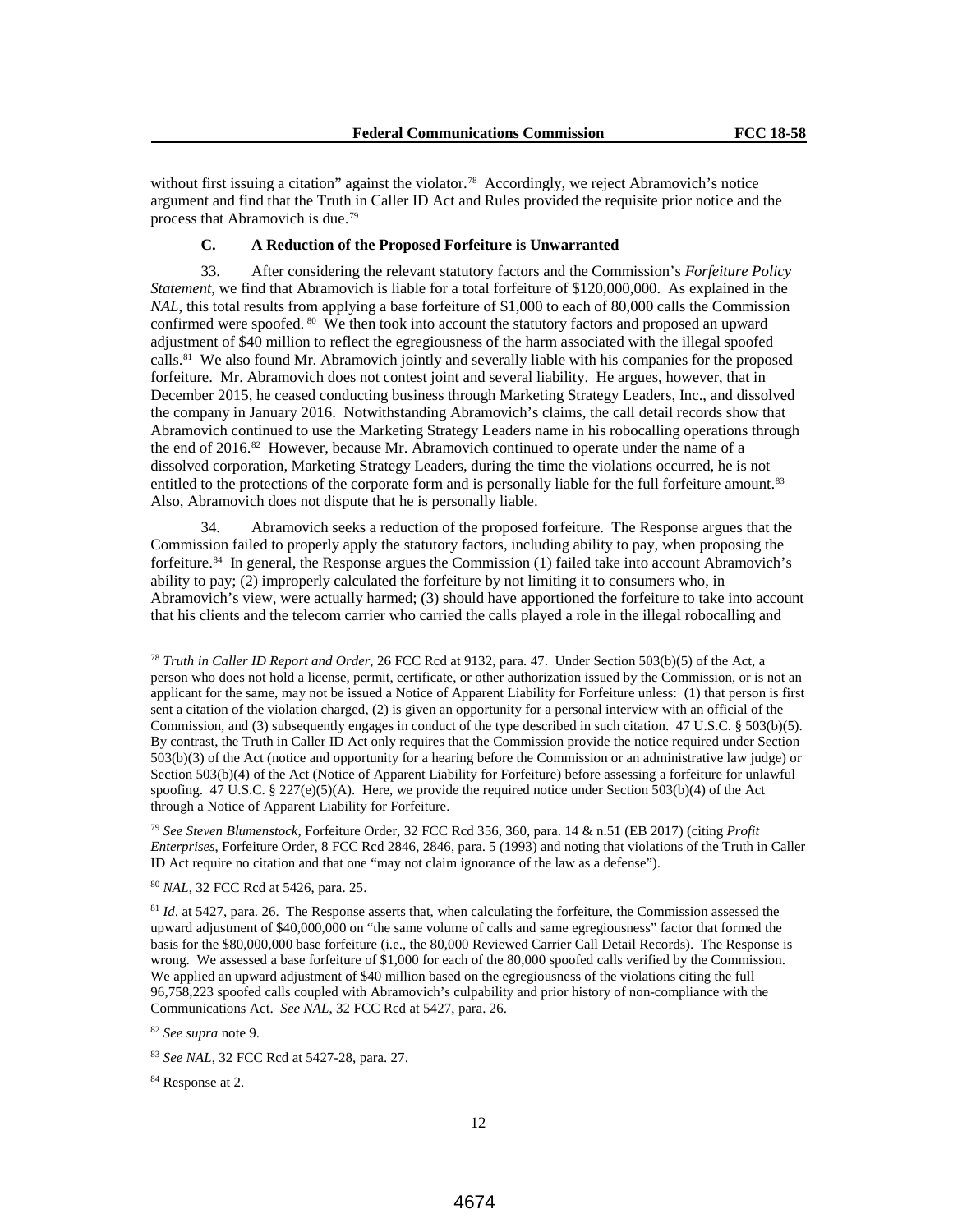spoofing scheme; and (4) improperly considered Abramovich's prior violations of the Communications Act (specifically, the TCPA) in considering prior non-compliance. 85 Each of these arguments are discussed in more detail below.

# **1. Abramovich Engaged in Egregious and Intentional Misconduct on a Massive Scale**

35. The Response argues that the Commission misapplied the "extent and gravity" factors because we should have ignored calls of "short duration" that did not "meaningfully" affect consumers.<sup>86</sup> The Response argues that a "more reasonable approach would be to determine the amount of consumers that were more likely to have been subjected to the marketing efforts of [Abramovich] and the travel companies."87 Abramovich asserts that the Commission should have included in its analysis only calls lasting more than five minutes.<sup>88</sup> "This approach," according to the Response, "would have also been more representative of the actual harm caused by the acts allegedly committed by [Abramovich],"89 and, more accurately reflect the "gravity" of the violations warranting a reduction in the forfeiture.<sup>90</sup>

36. We reject this argument. In the first place, the Truth in Caller ID Act does not require that there be actual harm; only that there be an intent to cause harm. Further, the Truth in Caller ID Act is intended to prevent unlawful spoofing, which arises when the call is made using a spoofed number with the requisite intent; it is not dependent upon the called party answering the phone (let alone having a fiveminute conversation with the caller). In the second place, the record evidence refutes Abramovich's claim that only consumers that engaged in an extensive conversation were significantly harmed by the spoofed call.

- 37. In the consumers' own words, the gravity of those repeated violations was significant.
- I JUST RECEIVED AN UNSOLICITED ROBOCALL TO MY PERSONAL PHONE NUMBER THAT IS ON A DO NOT CALL LIST. THAT CALL STATED THAT IT WAS ON BEHALF OF TRIP ADVISORS` TRYING TO SELL ME SOMETHING. IF I EVER GET A CALL LIKE THAT AGAIN, I WILL CONTACT THE FCC AND I WILL OPEN THE GATES OF HELL ON TRIP ADVISORS. NEVER NEVER NEVER NEVER CALL ME LIKE THAT AGAIN. EVER. GOT IT.
- I have received repeated pre-recorded messages, some claiming to be from Marriott . . . they keep spoofing different numbers.
- I have daily—sometimes multiple times [a] day—inbound spoofed calls (same area code and prefix as my own phone number) purporting to be from [Marriott] . . . ."
- I'm on the do-not-call list, and I get telemarketing robo-calls to my cell phone every two hours. It's unbelievably infuriating. All of them have my same area code (617) and middle code (284) but the last 4 digits change every time.

<sup>90</sup> *Id*. at 5.

 <sup>85</sup> *Id*. at 3.

<sup>86</sup> Response at 4-5.

<sup>&</sup>lt;sup>87</sup> *Id.* at 4. The response refers to these calls (calls less than five minutes) as "short duration calls" and dismisses them on speculation that these calls may have been to out of service numbers, "facsimile machines, voice mail, or consumers that immediately hung up the phone." *Id.* Had Abramovich obtained the requisite consent required under the TCPA prior to robocalling these numbers, speculating as to the nature of these calls would not have been necessary. *See Citation* at paras. 12-21.

<sup>88</sup> *See* Response at 4.

<sup>89</sup> *Id*. at 4.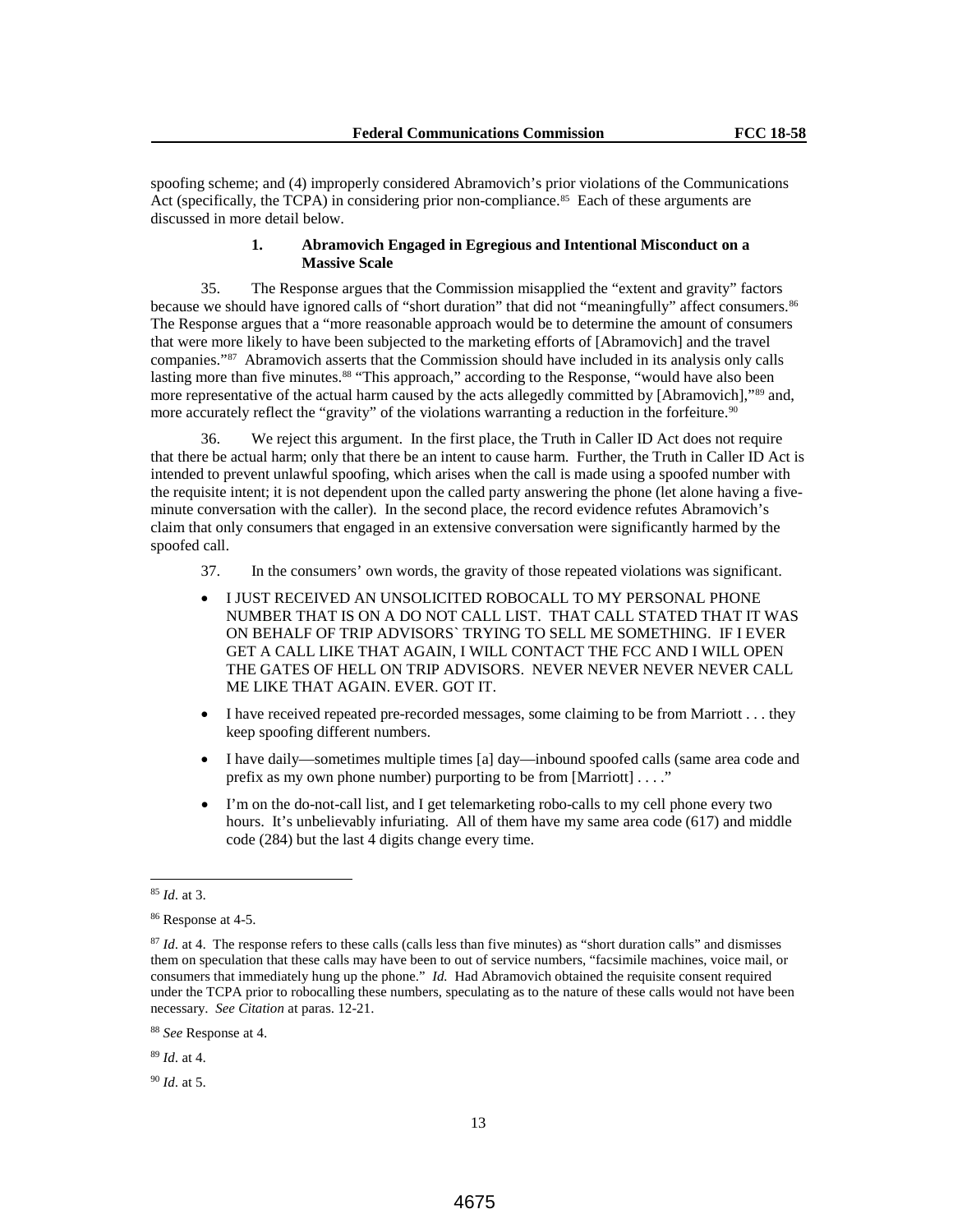- I received an angry telephone call today from a man who says that my cell phone number has been calling him frequently with a Marriott prerecording about reservations.
- My phone number/caller ID is coming up on someone else's number. The gentleman called me to inform me that my number/caller ID shows up on his phone and when he answers it's Marriott Telemarketing.
- I am getting calls from people whom I don't know, telling me they are receiving calls from my number saying that someone keeps calling them trying to sell them services from Marriott Corporation. I am not calling them, and I have no ID [sic] who this corporation is. <sup>91</sup>

In addition, not only were consumers harmed by the violations, but the legitimate travel companies and hotels named in the pre-recorded messages played to consumers (e.g., TripAdvisor, Expedia, Marriott, Hilton) were also harmed, as was Spōk's medical paging network.<sup>92</sup>

38. Thus, we reject the theory advanced in the Response that a consumer must listen to a spoofed robocall sales pitch or audio recording before he or she is harmed. Harm has been done whether or not the consumer listens to the robocall message afterward.

39. Accordingly, the "extent and gravity" of the violations fully outweigh any downward adjustment that might arise from Abramovich's alleged inability to pay,93 and, as explained below, the statutory factor of "justice" supports the full proposed forfeiture. Abramovich knowingly and intentionally spoofed the originating telephone numbers to encourage consumers to answer the phone, and he knowingly and intentionally misrepresented that the calls were coming from specific companies with which Abramovich had no affiliation or authority to represent. And he did so on a massive scale, making hundreds of thousands of spoofed calls a day during the time frame at issue. His actions were egregious, and demonstrate a blatant disregard for the law and for the expectations of trusting consumers. Pursuant to Section 1.80 of our Rules, such repeated, egregious, and intentional violations warrant an upward—not downward—adjustment to a forfeiture.<sup>94</sup>

# **2. Abramovich is Highly Culpable with a History of Prior Offenses**

40. The statute also requires us to consider the culpability of the violator and any history of prior offenses.95 In the *NAL*, we found that Abramovich was highly culpable with a history of prior offenses.96 As we stated in the *NAL*, "[t]he call records show that the calls were made by Marketing Strategy Leaders—a company solely owned by, and sharing the residential address of, Adrian Abramovich."97 The Response admits that Abramovich made the calls as part of a lead generator service on behalf of travel company clients.98 Additionally, the *NAL* found that this was "not Abramovich's first experience with the Communications Act. In 2007, AT&T Mobility received a consent judgment and permanent injunction against Abramovich for unlawful telemarketing calls in violation of the TCPA."99

<sup>97</sup> *Id*.

<sup>99</sup> *NAL*, 32 FCC Rcd at 5427, para. 26 (citing *AT&T Mobility v. Hispanic Solutions*, No. 1:06 cv 02695-WSD (N.D. Ga. Oct. 25, 2007)).

 <sup>91</sup> *NAL*, 32 FCC Rcd at 5422-23, para. 13 & nn.32-35.

<sup>92</sup> *Id*. at 5420-21, para. 7 & n.17.

<sup>93</sup> *See infra* note 114.

<sup>94</sup> 47 CFR § 1.80(b)(8), Note to paragraph (b)(8).

<sup>95</sup> 47 U.S.C. § 503(b).

<sup>96</sup> *NAL*, 32 FCC Rcd at 5427, para. 26.

<sup>98</sup> *See* Response at paras. 2, 3, & 6.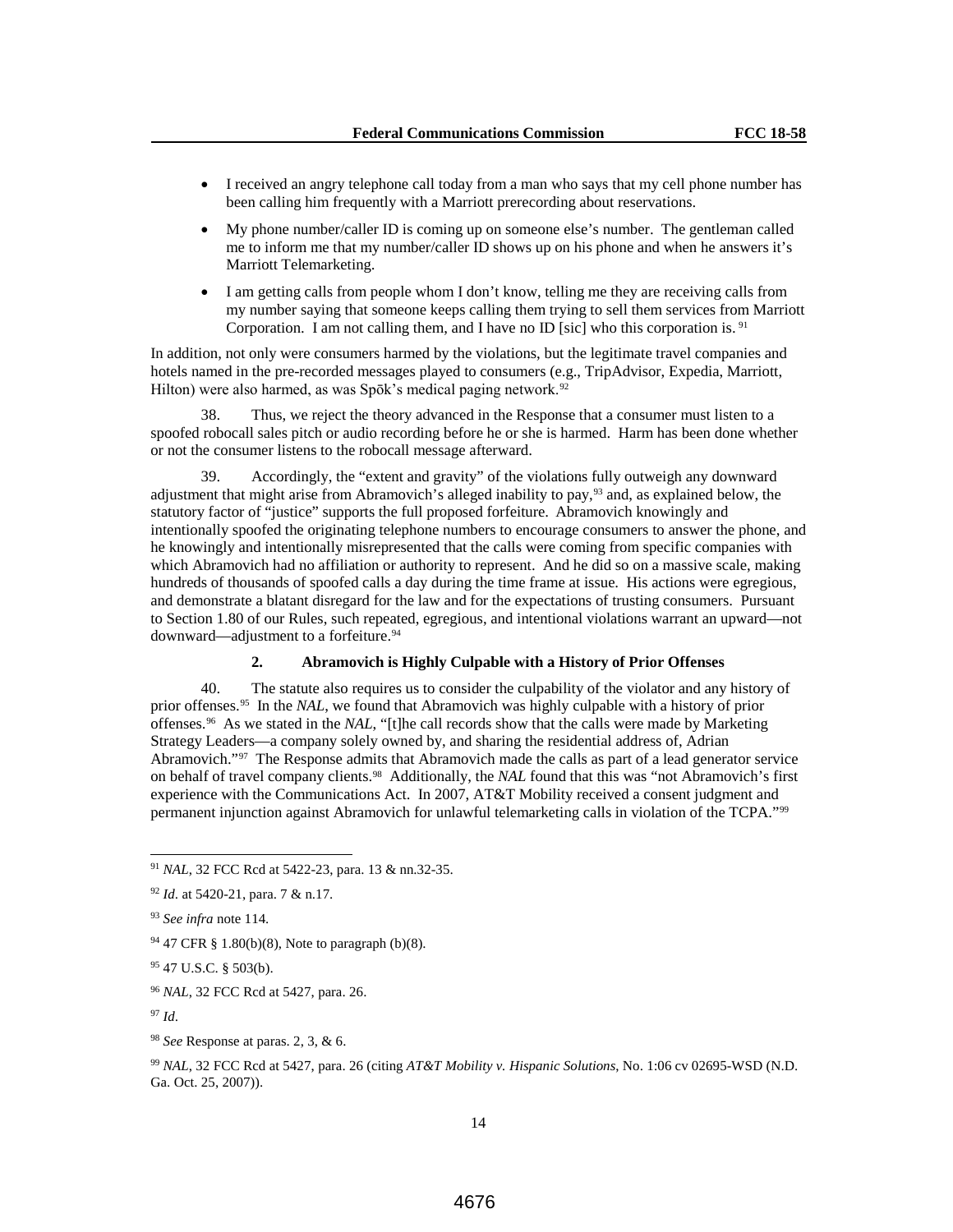41. Abramovich does not deny that he knowingly caused the display of inaccurate or misleading caller ID information to be transmitted.100 He claims, however, that the Commission misapplied the culpability and prior offense factors. The Response argues that Abramovich's role in the telemarketing scheme was limited, and thus his degree of culpability for the violations warrants a downward adjustment.101 The Response states that Abramovich "played a specific role, namely conducting the lead generation activities."<sup>102</sup> In that role, the Response admits that Abramovich made the calls at issue in the case.103 The Response states, however, that "[t]he complete telemarketing enterprise also involved the sales of the vacation packages by live operators under the direction of third-party travel companies" (i.e., Abramovich clients) and, further, "the carrier utilized by Mr. Abramovich" also played a role in the telemarketing scheme.104 Based on these "other" participants in the robocalling and spoofing scheme, the Response argues that the forfeiture should be reduced proportionately to reflect a proper "segregat[ion] [of] the actions of Mr. Abramovich from those of the other participants . . . ."105

42. The Response fails to recognize the nature of the violations; in particular, that Abramovich—not the underlying carrier or the client travel companies with whom he worked committed the acts constituting the spoofing violations at issue in this case. The Truth in Caller ID Act outlaws "caus[ing] any caller identification service to knowingly transmit misleading or inaccurate caller identification information with the intent to defraud, cause harm, or wrongfully obtain anything of value."106 As discussed more fully above and in the *NAL*, the facts show that Abramovich was responsible for making the calls that form the basis for the forfeiture, and that he did so as part of a referral or "lead generator" service for his clients (third-party travel companies). The call records show that the caller ID was spoofed (inaccurate or misleading).<sup>107</sup> The evidence supports our finding that Abramovich intended to cause harm.<sup>108</sup> Lastly, while asserting that the carrier and travel company clients should share some of the blame (and hence share in the forfeiture), the Response provides no evidence that Abramovich's carrier or any of his travel company clients (who remain unnamed anywhere in the Response) knowingly caused inaccurate or misleading caller ID to be transmitted with the required intent to defraud, cause harm, or obtain anything of value. Thus, we need not reach a decision on whether Abramovich's carrier or clients are jointly and severally liable together with Abramovich and reject the Response's argument that a downward adjustment is warranted based on its theory of shared or apportioned liability.

<sup>105</sup> *Id*.

 $106$  47 U.S.C. § 227(e)(1).

 <sup>100</sup> *See* Response at 1; *NAL*, 32 FCC Rcd at 5422-23, paras. 12-14 (finding that Abramovich apparently knowingly displayed inaccurate or misleading caller ID information).

<sup>101</sup> *See* Response at 5.

<sup>102</sup> *Id*.

<sup>&</sup>lt;sup>103</sup> *Id.* ("The FCC's allegations clearly establish that Mr. Abramovich's participation was limited to the making of the offending phone calls.").

<sup>&</sup>lt;sup>104</sup> *Id.* With respect to the carrier, the Response speculates that the carrier "must have had knowledge of the improper caller ID information provided to the consumers receiving calls, and facilitated the operation by allowing the calls to continue." *Id*.

<sup>&</sup>lt;sup>107</sup> As discussed in the *NAL*, the call records "contained the called number, caller ID number, time stamp, call duration, and the IP address that sent the calls to the carrier." *NAL*, 32 FCC Rcd at 5422, para. 12. Based on analysis of a representative sample (unchallenged by Abramovich), the call records show "the first six digits of each caller ID number matched the first six out of ten digits of the called consumer—a practice often referred to as 'neighbor spoofing." *See id.* "Neighbor spoofing" involves altering the caller ID information to mimic the first six digits—the area code and central office code—of the called number.

<sup>108</sup> *See supra* paras. 13-15; *see also NAL*, 32 FCC Rcd at 5422-25, paras. 12-21.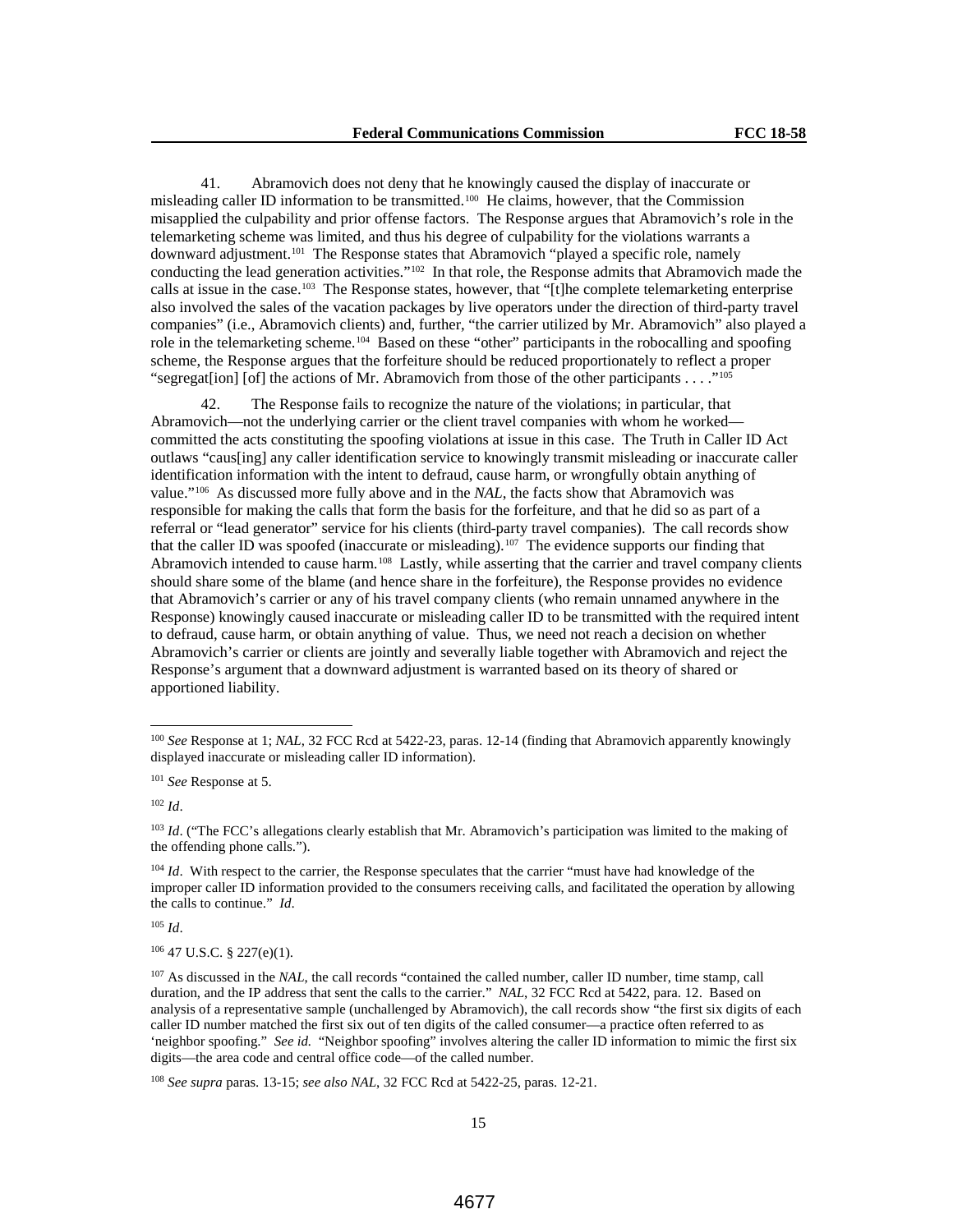43. With respect to prior offenses, the Response asserts that "the civil case cited in footnote 60 of the *NAL* did not involve the Commission, did not involve the spoofing activities present in this case, and occurred over a decade ago,"109 and thus should not be considered prior misconduct. We reject this argument. Section 1.80 of the Rules implements the Section 503 adjustment criteria, including adjustments for prior violations. In accordance with Section 1.80, an upward adjustment is warranted for "[p]rior violations of *any* FCC requirements."110 Moreover, the prior violation involved the TCPA (the same type of violations found in the *Citation*) which makes it relevant to this case. Further, the upward adjustment contemplated by Section 1.80 and Section 503 regarding prior violations requires us to consider "*any* history of prior offenses" regardless of the Commission's involvement or when the violation took place.<sup>111</sup>

## **3. Ability to Pay is Only One Factor in the Commission's Forfeiture Analysis**

44. When we assess forfeitures for violations of Section 227(e), the Commission has stated that it will "employ the balancing factors" of Section 503 "when determining the amount of a forfeiture penalty" to take into account the specific facts of a given case.112 The Commission applied those balancing factors in this case. Abramovich's primary argument is an asserted inability to pay (i.e., the only argument supported by the Affidavit of Adrian Abramovich).<sup>113</sup> The response included personal and corporate tax returns for the past three years.<sup>114</sup> Although the Commission has looked at the prior three years of tax returns as one way to benchmark an ability to pay, we also recognize that income may represent only a small fraction of a wrongdoer's wealth. Thus, the tax returns in themselves may not fully address whether the wrongdoer is able to pay the proposed forfeiture.<sup>115</sup> We note, too, that when the Department of Justice pursues collections on the Commission's behalf, it looks at a wide range of

 $\overline{a}$ 

<sup>113</sup> *See* Response at 5-6. In support of the inability to pay argument, the Response included corporate and personal tax returns of Mr. Abramovich and his companies. *See* Affidavit of Adrian Abramovich, Exhibit A.

<sup>114</sup> Abramovich's personal and corporate tax returns show that on average over the last three years, he and his companies made just under per year. *See* Affidavit of Adrian Abramovich, Exhibit A.

<sup>109</sup> Response at 5.

<sup>110</sup> 47 CFR § 1.80(b)(8), Note to paragraph (b)(8) (emphasis added). *See* 47 U.S.C. § 503(2)(E).

<sup>&</sup>lt;sup>111</sup> 47 U.S.C. § 503(2)(E) (emphasis added); 47 CFR § 1.80(b)(8), Note to paragraph (b)(8).

<sup>&</sup>lt;sup>112</sup> Although the Commission is not statutorily required to apply the section  $503(b)(2)(E)$  balancing factors in cases involving apparent violations of section 227(e), the Commission said it would do so. *See Truth in Caller ID Act Report and Order*, 26 FCC Rcd at 9132, para. 46 ("In order to provide guidance about the factors the Commission will use in determining the amount of penalty it will assess for violations of the Truth in Caller ID Act, we adopt . . . the balancing factors the Commission typically considers when determining the amount of a forfeiture penalty. . . . The balancing factors include the nature, circumstances, extent, and gravity of the violation, and, with respect to the violator, the degree of culpability, any history of prior offenses, ability to pay, and such other matters as justice may require. These factors allow the Commission to properly consider the specific facts of each case when determining an appropriate forfeiture penalty." (citations omitted)).

<sup>115</sup> In addition, Mr. Abramovich offers no basis for the Commission to conclude that his estimated "present" income (for the year 2016) is representative of his future earning potential. Further, Mr. Abramovich presents no evidence concerning his educational background, physical capacity, or professional skills that might enable the Commission to assess his future earning potential. Finally, Mr. Abramovich made no showing regarding assets he or his companies may have to satisfy the forfeiture, including available funds, potential access to capital, and whether he or his companies may come into funds in the future. *See, e.g.*, *United States v. Elizabeth Mastropierro, et. al*., 931 F.2d 905, 906-07 (D.C. Cir. 1991) (When considering ability to pay in applying the sentencing guidelines, the court recognized "the appellants are currently without substantial assets or gainful employment and therefore unable to pay the full fines immediately, we nevertheless conclude that the record supports the judge's implicit finding that they can obtain employment and pay the fines over time.")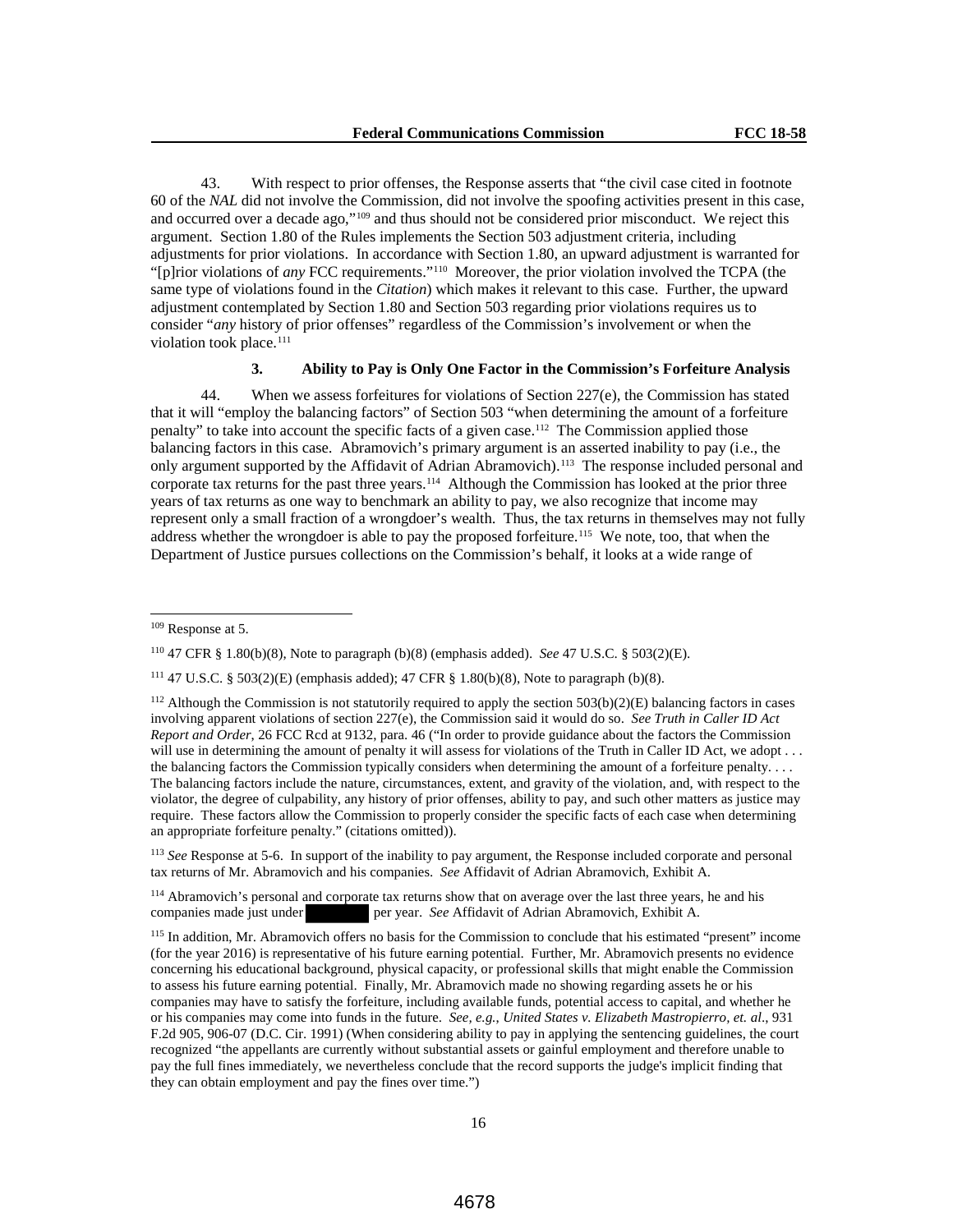resources, beyond tax returns, in evaluating a person or entity's ability to pay a claim or judgment.<sup>116</sup> If we limit our analysis to tax returns, the Commission would be ignoring relevant assets that the Department of Justice would consider in its ability to pay determination, potentially reducing the pool of assets that could factor into the determination.<sup>117</sup>

45. However, even if we assume for the sake of argument that Abramovich lacks other financial assets beyond those identified in his tax returns, we decline to reduce the forfeiture based on asserted inability to pay. As discussed above, Abramovich's operations relied on deceptive telemarketing to generate leads for his clients; he was not otherwise using honest marketing practices. Thus, in this case, we do not need to consider whether the forfeiture would potentially harm the public by putting a legitimate company offering a desired service out of business. That is not the case here. In any case, ability to pay is only one of several factors we consider in determining the appropriate forfeiture and, as explained below, we find that factor to be greatly outweighed by the other balancing factors that militate in favor of a large forfeiture.<sup>118</sup>

# **4. Justice Requires the Commission to Account for Other Factors When Assessing This Forfeiture**

46. Section 503 requires that we take into account "other matters as justice may require."119 We recognize that a \$120 million forfeiture is a very large forfeiture, indeed the largest that the Commission has issued, and we do not issue this decision lightly. But the forfeiture is warranted by the facts of this case. Abramovich was responsible for the most extensive caller ID spoofing schemes we have ever encountered, and he caused companies and individuals extensive harm. His request for a downward adjustment because the forfeiture resulting from his massive illegal activities is too high is effectively a request that we discount the scope of his wrongful activity. We find no basis for doing so. In cases like this, where a person engages in rampant lawlessness in violation of the Act and our Rules, our forfeiture must be high enough to deter future wrongdoing, and ensure that our forfeiture is not just the cost of doing business.

47. Further, in a separate action released simultaneously with the *NAL*, the Bureau cited Abramovich for making illegal telemarketing robocalls to consumers on their wireless and landline phones, as well as to critical emergency phone lines, without prior express written consent and absent an

<sup>119</sup> 47 U.S.C. § 503(2)(E). *See* 47 CFR § 1.80(b)(8), Note to paragraph (b)(8).

 <sup>116</sup> *See* U.S. Department of Justice, Financial Statement of Debtor, https://www.justice.gov/sites/default/files/usaowdwa/legacy/2011/10/03/Fillable%20Form%20Financial%20statement%20individual.pdf. These include, for example, bank accounts, investments, cash, available credit, participation in profit sharing plans, vehicles, any anticipated increase in household income in the next two years, real estate, personal assets, and accounts or loans receivable. The FCC also considers assets, liabilities, income, and expenses when determining the ability to pay a debt in installments. *See* 47 CFR § 1.1914.

<sup>&</sup>lt;sup>117</sup> It makes little sense for the Commission to limit its consideration to a subset of potential resources. Because the Department of Justice may not collect more than the forfeiture amount that the Commission establishes, limiting our ability to pay analysis effectively reduces the broader scope of resources that the Department of Justice will include in its analysis.

<sup>&</sup>lt;sup>118</sup> In no case where we have adjusted downward a proposed forfeiture for inability to pay has there been such an overwhelming number of violations committed by a single individual or the number (in the millions) of consumers that were harmed. Thus, we are not guided by those prior cases. In fact, even in cases involving far fewer violations and consumer harm, where the violations are repeated or particularly egregious, as in this case, our precedent is to not adjust the forfeiture downward for inability to pay. *See Purple Communications, Inc*., Forfeiture Order, 30 FCC Rcd 14892, 14903-904, paras 32-33 (2015) (acknowledging that "standing alone, Purple's financial documents might support a reduction" but finding after applying the balancing factors no reduction was warranted); *Telecom Long Distance, Inc*., Forfeiture Order, 31 FCC Rcd 10392, 10410-411, paras. 42-44 (2016); *see also infra* note 121. Thus, our conclusion not to downward adjust in this case follows these latter line cases and is based on the facts before us and guided by the balancing factors of Section 503(b)(2)(E).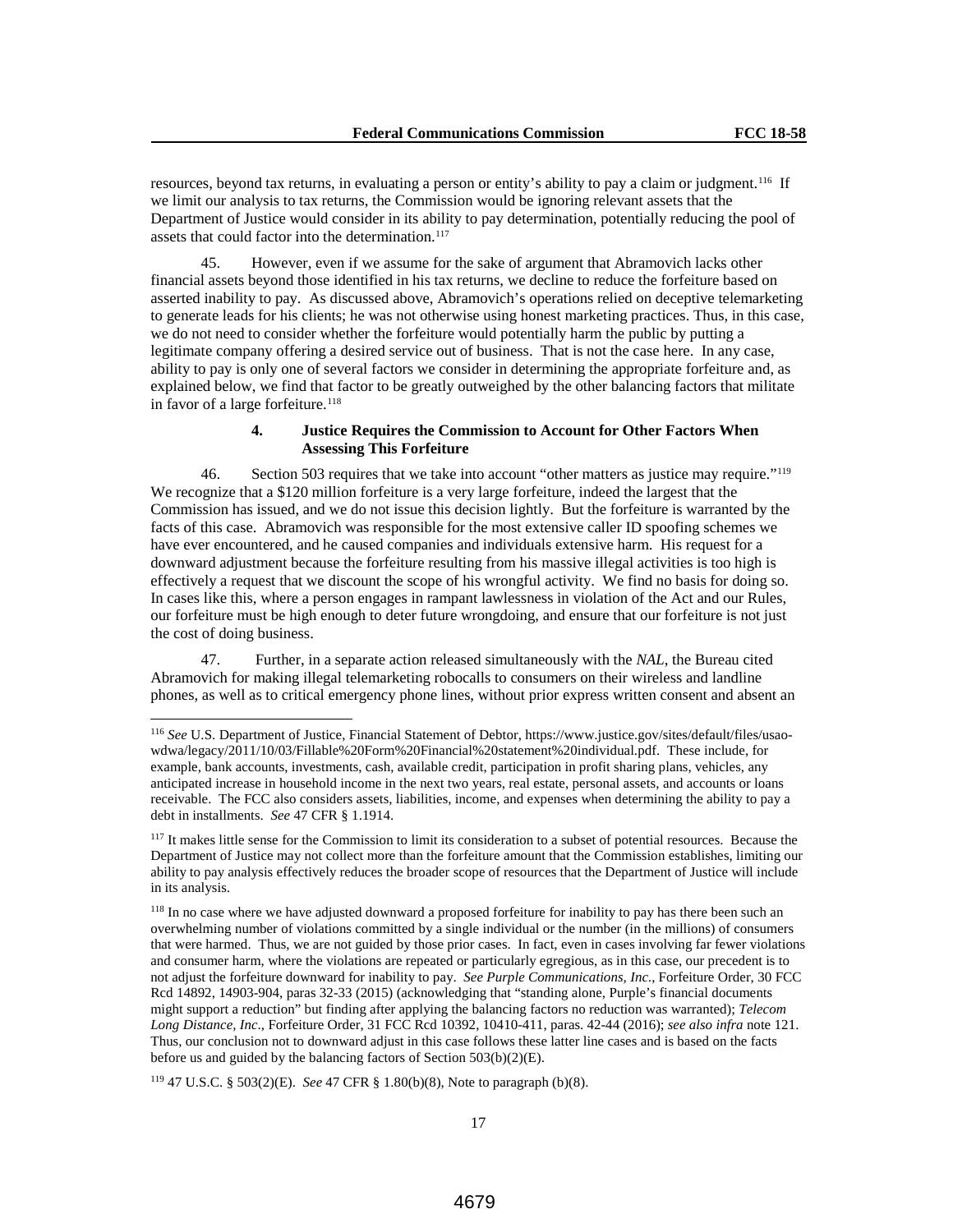emergency purpose.<sup>120</sup> The Bureau also found that Abramovich committed fraud in violation of federal wire fraud laws. In considering the appropriate forfeiture for the spoofing violations, we believe that it is appropriate to consider the context in which those spoofing violations occurred—in furtherance of a massive robocalling campaign to millions of consumers without their prior written consent. Justice requires that we consider the egregiousness of Abramovich's violations, the consumers he harmed, and the scale and scope of his illegal activities. Justice also requires that we consider that Abramovich lived at the expense of the consumers and businesses that he harmed. The facts in this case do not warrant a reduction in the proposed forfeiture.

48. Accordingly, after balancing the statutory factors and taking into consideration the arguments advanced in the Response, we find that the statutory factors were appropriately applied in this case and no downward adjustment is warranted. Our decision not to downward adjust based on ability to pay is consistent with prior precedent.<sup>121</sup> As we said in the *NAL* when proposing the forfeiture, "When adopting its spoofing rules, the Commission said that it would 'seek substantial penalties' against violators. Because of the ease and low costs that technology has brought to the task of generating telephone calls and falsifying caller ID information for unlawful purposes, large-scale violators may generate hundreds of thousands or even millions of illegal calls within a short period of time. We find that large-scale spoofing operations tend to be more harmful to consumers. . . . Accordingly, any proposed forfeitures in such cases must reflect the exponential harm associated with large-scale spoofing."<sup>122</sup> Thus, we decline to downwardly adjust the proposed forfeiture notwithstanding Mr. Abramovich's request to reduce the forfeiture amount based on an inability to pay. Rather, we find that factor to be greatly outweighed by the other balancing factors that militate in favor of a large forfeiture. We, therefore, conclude, based upon the evidence before us, that the proposed forfeiture of \$120,000,000 properly reflects the seriousness, duration, and scope of Abramovich's violations.

## **IV. CONCLUSION**

49. Based on the record before us and the applicable statutory factors, we conclude that Abramovich willfully and repeatedly violated Section  $227(e)$  of the Act<sup>123</sup> and Section 64.1604 of the Rules. 124 We decline to cancel or reduce the \$120,000,000 forfeiture proposed in the *NAL*.

# **V. ORDERING CLAUSES**

50. Accordingly, **IT IS ORDERED** that, pursuant to Sections 227(e)(5)(A)(i) and 503(b) of the Act<sup>125</sup> and Sections 1.80 of the Rules,<sup>126</sup> Adrian Abramovich, Marketing Strategy Leaders, Inc., and Marketing Leaders, Inc., are **JOINTLY AND SEVERALLY LIABLE FOR A MONETARY FORFEITURE** in the amount of one hundred twenty million dollars (\$120,000,000) for willfully and repeatedly violating Section 227(e) of the Act<sup>127</sup> and Section 64.1604 of the Rules.<sup>128</sup>

<sup>123</sup> 47 U.S.C. § 227(e).

<sup>124</sup> 47 CFR § 64.1604.

 <sup>120</sup> *See supra* note 3.

<sup>121</sup> *See, e.g.*, *TV Max, Inc., et al*., Forfeiture Order, 29 FCC Rcd 8648, 8661, para. 25 (2014) (noting that the Commission "has previously rejected inability to pay claims in cases of repeated or otherwise egregious violations"); *Kevin W. Bondy*, Forfeiture Order, 26 FCC Rcd 7840, 7844-45, para. 16 (EB 2011) (violator's repeated intentional and malicious violations outweighed evidence of inability to pay), *recon. dismissed*, Memorandum Opinion and Order, 28 FCC Rcd 1170 (EB 2013); *Whisler Fleurinor*, Forfeiture Order, 28 FCC Rcd 1087, 1090, para. 9 (EB 2013) (violator's demonstrated inability to pay outweighed by gravity of repeated violations).

<sup>122</sup> *NAL*, 32 FCC Rcd at 5426, para. 24.

<sup>125</sup> 47 U.S.C. §§ 227(e)(5)(A)(i), 503(b).

<sup>126</sup> 47 CFR § 1.80.

<sup>127</sup> 47 U.S.C. § 227(e).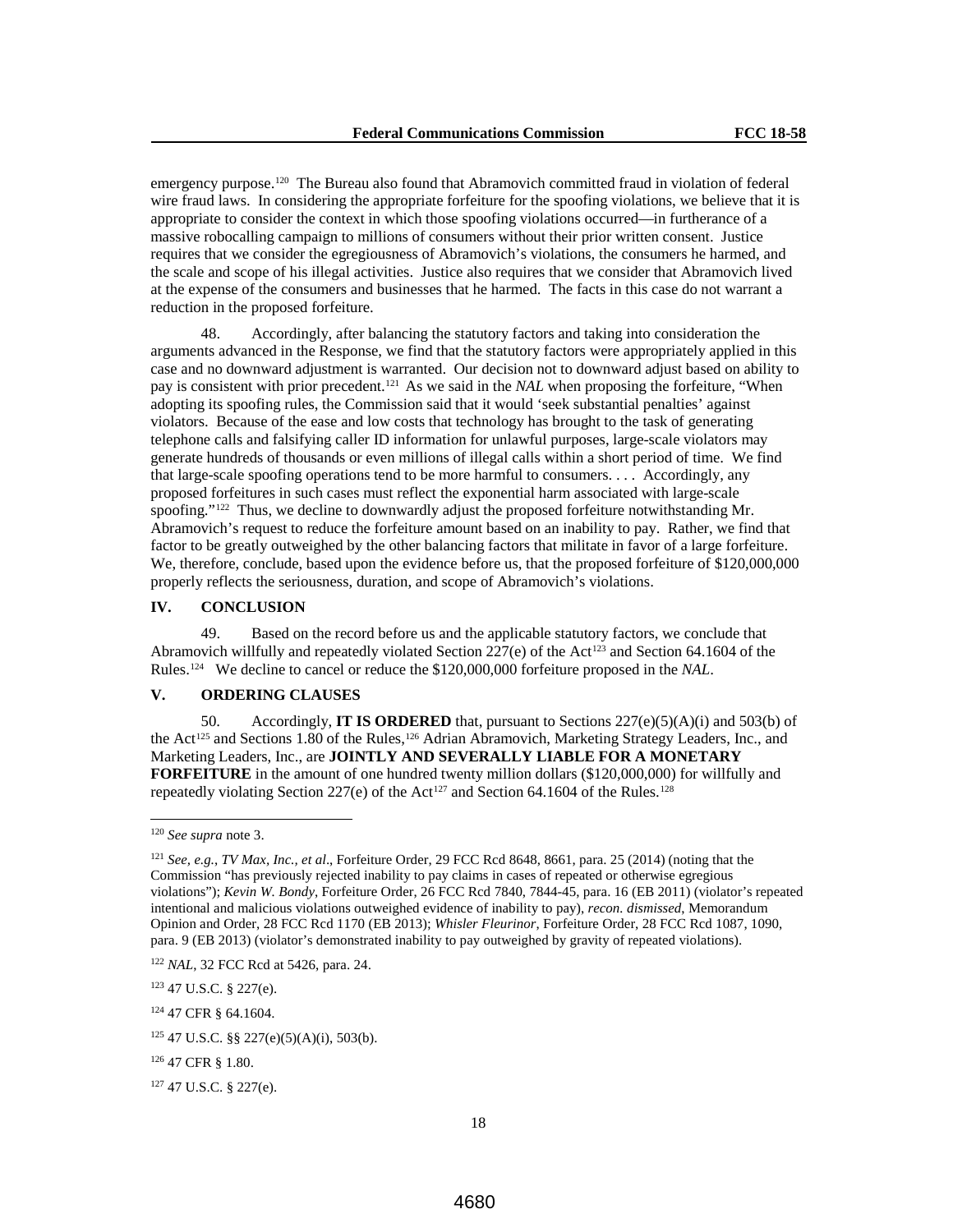51. Payment of the forfeiture shall be made in the manner provided for in Section 1.80 of the Rules within thirty (30) calendar days after the release of this Forfeiture Order.129 If the forfeiture is not paid within the period specified, the case may be referred to the U.S. Department of Justice for enforcement of the forfeiture pursuant to Section 504(a) of the Act.<sup>130</sup>

52. Payment of the forfeiture must be made by check or similar instrument, wire transfer, or credit card, and must include the NAL/Account Number and FRN referenced above. Adrian Abramovich, Marketing Strategy Leaders, Inc., and Marketing Leaders, Inc., shall send electronic notification of payment to Lisa Williford at Lisa.Williford@fcc.gov on the date said payment is made. Regardless of the form of payment, a completed FCC Form 159 (Remittance Advice) must be submitted.<sup>131</sup> When completing the Form 159, enter the Account Number in block number 23A (call sign/other ID) and enter the letters "FORF" in block number 24A (payment type code). Below are additional instructions that should be followed based on the form of payment selected:

- Payment by check or money order must be made payable to the order of the Federal Communications Commission. Such payments (along with completed Form 159) must be mailed to the Federal Communications Commission, P.O. Box 979088, St. Louis, MO 63197-9000, or sent via overnight mail to U.S. Bank – Government Lockbox #979088, SL-MO-C2-GL, 1005 Convention Plaza, St. Louis, MO 63101.
- Payment by wire transfer must be made to ABA Number 021030004, receiving bank TREAS/NYC, and Account Number 27000001. To complete the wire transfer and ensure appropriate crediting of the wired funds, a completed Form 159 must be faxed to U.S. Bank at (314) 418-4232 on the same business day the wire transfer is initiated.
- Payment by credit card must be made by providing the required credit card information on FCC Form 159 and signing and dating the Form 159 to authorize the credit card payment. The completed Form 159 must then be mailed to Federal Communications Commission, P.O. Box 979088, St. Louis, MO 63197-9000, or sent via overnight mail to U.S. Bank – Government Lockbox #979088, SL-MO-C2-GL, 1005 Convention Plaza, St. Louis, MO 63101.

53. Any request for making full payment over time under an installment plan should be sent to: Chief Financial Officer – Financial Operations, Federal Communications Commission, 445 12th Street, SW, Room 1-A625, Washington, DC 20554.132 Questions regarding payment procedures should be directed to the Financial Operations Group Help Desk by telephone, 1-877-480-3201, or by e-mail, ARINQUIRIES@fcc.gov.

(Continued from previous page)  $-$ <sup>128</sup> 47 CFR § 64.1604.

<sup>129</sup> 47 CFR § 1.80*.*

<sup>130</sup> 47 U.S.C. § 504(a).

<sup>131</sup> An FCC Form 159 and detailed instructions for completing the form may be obtained at http://www.fcc.gov/Forms/Form159/159.pdf.

<sup>132</sup> *See* 47 CFR § 1.1914.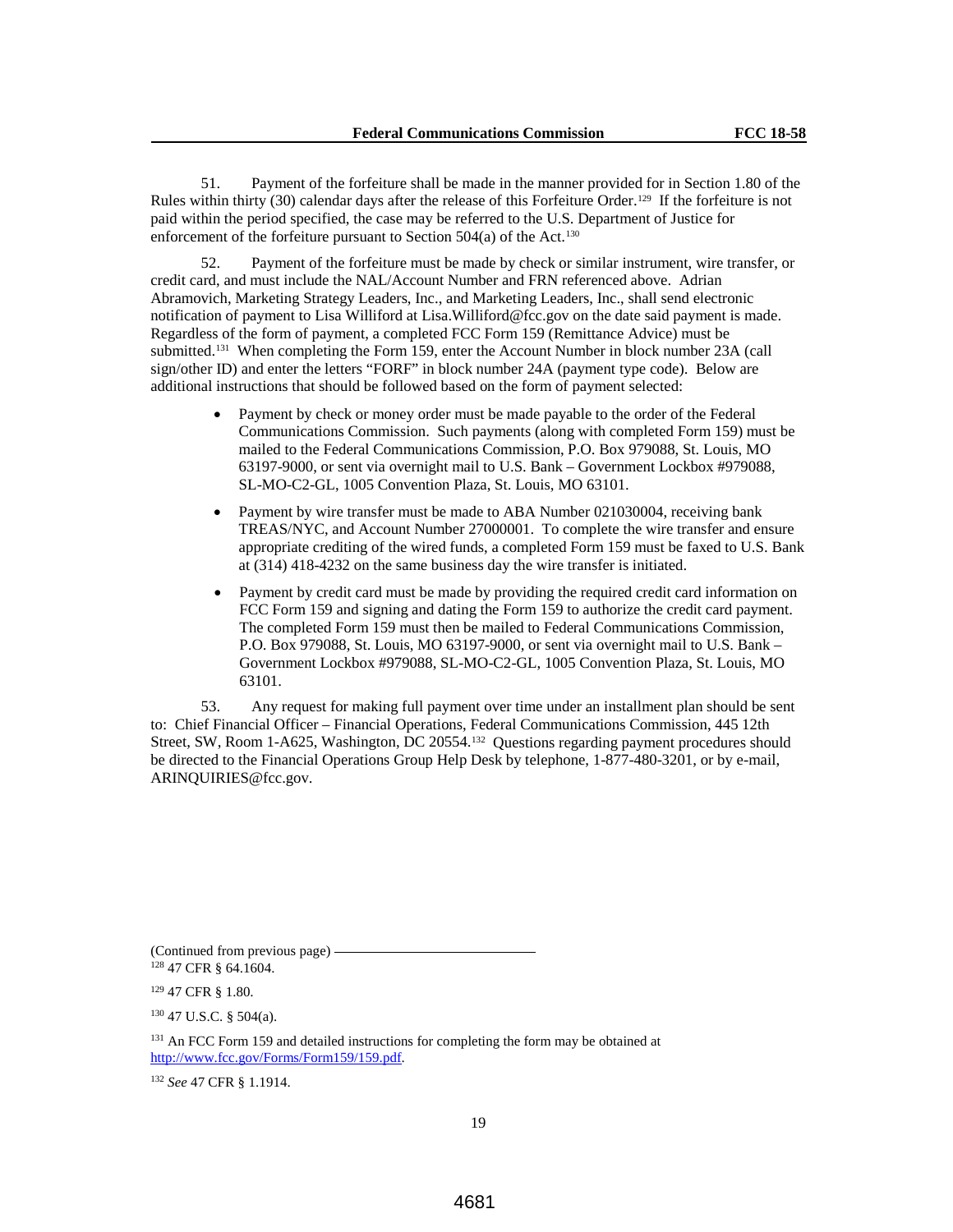54. **IT IS FURTHER ORDERED** that a copy of this Forfeiture Order shall be sent by first class mail and certified mail, return receipt requested, to Adrian Abramovich, Marketing Strategy Leaders, Inc., and Marketing Leaders, Inc., at , and to , and to Rodolfo Nuñez, P.A., Esq., Law Office of Rodolfo Nuñez, 2100 Salzedo Street, Suite 303, Coral Gables, FL 33134.

FEDERAL COMMUNICATIONS COMMISSION

 Marlene H. Dortch Secretary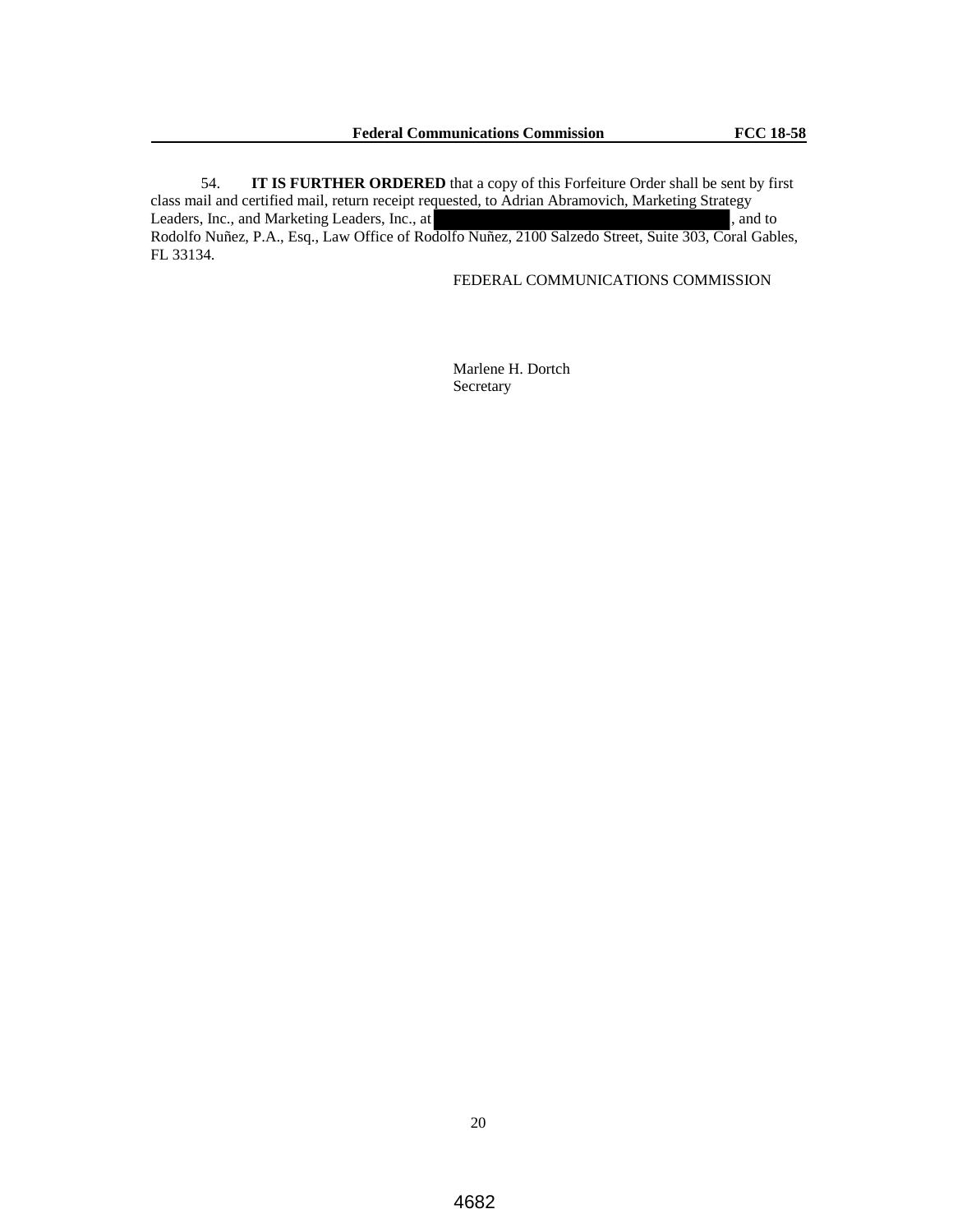#### **STATEMENT OF CHAIRMAN AJIT PAI**

#### Re: *Adrian Abramovich, Marketing Leaders, Inc. and Marketing Leaders Inc., File No. EB-TCD-15- 00020488, Forfeiture Order*

After the FCC proposed fining Adrian Abramovich \$120 million last year for allegedly engaging in a massive spoofed robocall scheme, we gave him the chance to contest the allegations. Mr. Abramovich did in fact respond to our Notice of Apparent Liability. That response is more notable for what it doesn't say than what it does.

Specifically, Mr. Abramovich doesn't dispute that he was responsible for placing 96,758,223 robocalls during a three-month period in 2016.

He doesn't dispute that all these robocalls were made without the recipient's consent.

And he doesn't dispute that all these robocalls were accompanied by inaccurate caller ID information, making it appear as though they were coming from the same community as the party being called, a practice known as "neighbor spoofing."

What Mr. Abramovich does have to say in his defense isn't very convincing. For example, he asserts that he had "no intent . . . to defraud, cause harm or wrongfully obtain anything of value." But if so, why did he include fraudulent caller ID information with each and every one of his 96 million robocalls? Friendly visitors don't wear disguises to mask who they are. And why did the recorded messages indicate that the calls came from well-known travel or hospitality companies such as Marriott, Expedia, Hilton, and TripAdvisor, even though they were attempting to sell vacation packages at destinations unrelated to those named companies?

Moreover, Mr. Abramovich didn't just have the intent to defraud or cause harm. He actually caused harm. Just ask his victims—a number of whom are elderly—who were duped into purchasing travel deals under false pretenses. Or ask Spōk, a Virginia-based medical paging service whose emergency communications services were disrupted by a flood of robocalls attributed to Mr. Abramovich's companies.

Mr. Abramovich also claims that the consumers who received these robocalls were only harmed if the calls lasted for at least five minutes. So he says he should only be penalized for calls that long or longer. With all due respect, this is a ridiculous argument. I haven't met a single American who likes getting these kinds of robocalls, regardless of length. And in any case, our rules against caller-ID spoofing certainly don't permit spoofed robocalls so long as they string you along for 4:59 or less.

Tough enforcement is a key part of the FCC's robust strategy for combatting illegal robocalls, and this Forfeiture Order represents a big step forward in our enforcement efforts. This is the largest illegal robocalling scheme that the FCC has investigated to date, and we are appropriately imposing a \$120 million forfeiture in response. This is the largest forfeiture in the history of the FCC. Our decision sends a loud and clear message: this FCC is an active cop on the beat and will throw the book at anyone who violates our spoofing and robocall rules and harms consumers.

We would not have arrived at this result without the hard work of the Enforcement Bureau's dedicated staff. They spent countless hours combing through the evidence and pulling investigatory threads together. I want to thank Vilma Anderson, Tamara Baxter, Jonathan Garvin, Lisa Gelb, Rosemary Harold, Richard Hindman, Lisa Landers, Latashia Middleton, Nakasha Ramsey, Stacy Ruffin Smith, Michael Scurato, Daniel Stepanicich, Kristi Thompson, Kimbarly Taylor, Kim Thorne, Melanie Tiano, Bridgette Washington, and Lisa Williford. You will continue to have our support as you seek to bring to justice the scofflaws and scammers who for too long have been bombarding Americans with unlawful robocalls.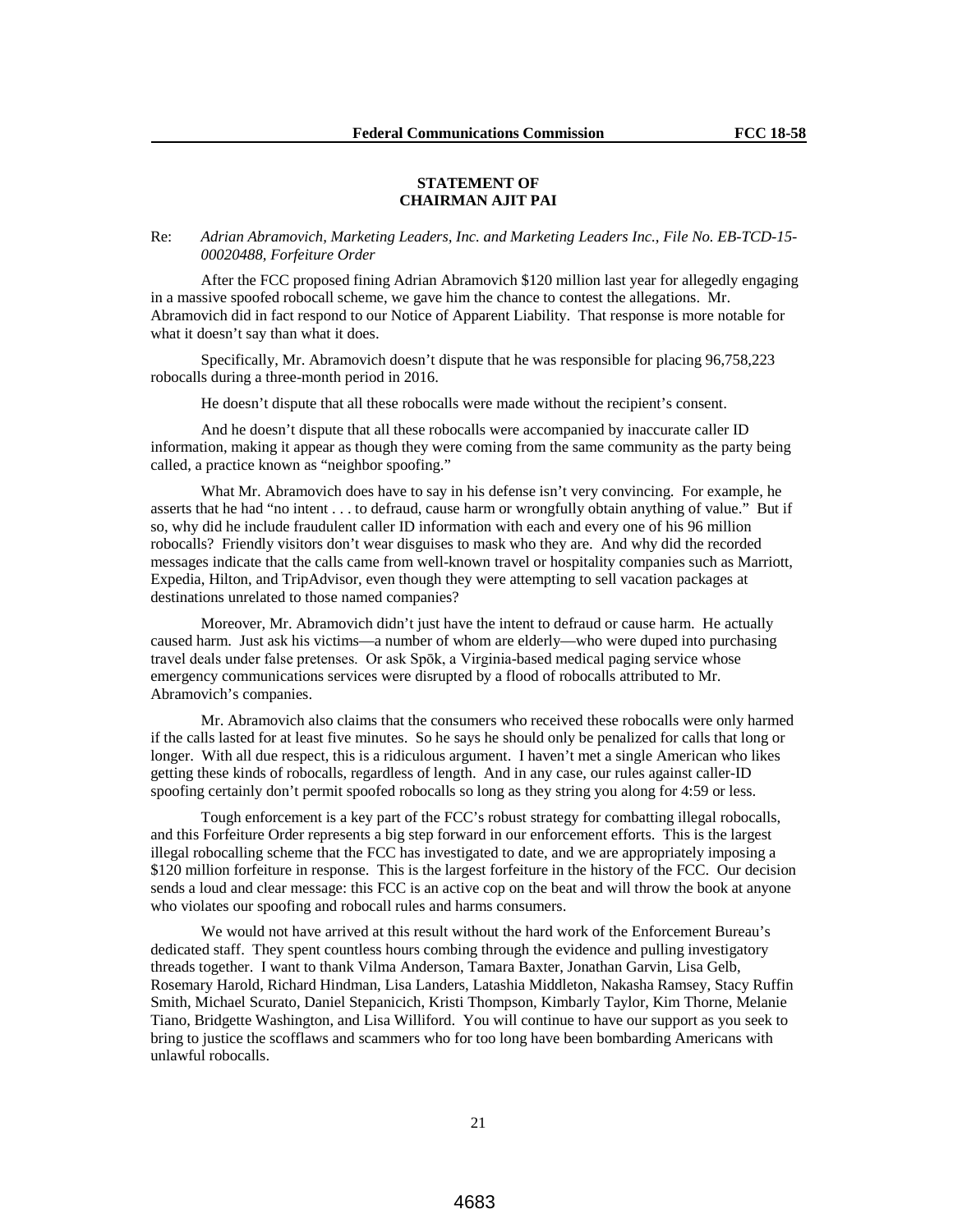## **STATEMENT OF COMMISSIONER MICHAEL O'RIELLY APPROVING IN PART, DISSENTING IN PART**

## Re: *Adrian Abramovich, Marketing Leaders, Inc. and Marketing Leaders Inc., File No. EB-TCD-15- 00020488, Forfeiture Order*

From a starting point, it should be noted that Mr. Abramovich does not contest that he was responsible for making the millions of calls that are the subject of this Forfeiture Order. What I believe is the central matter for debate is whether he "intended to defraud, cause harm, or wrongfully obtain anything of value" when he made the calls, as is the precise language of the statutory prohibition.

 I fully agree that the facts support the conclusion that he intended to defraud consumers. The item and underlying Notice of Apparent Liability describe how Mr. Abramovich and his clients lied to consumers, falsely claiming to represent companies such as TripAdvisor, Marriott, and Expedia, in order to connect unwitting consumers to unaffiliated travel agents who worked with foreign call centers to sell timeshares and vacation packages. That's pure fraud and there is plenty of data to meet the intent to defraud standard.

Where I part ways is the claim that he also intended to cause harm to various individuals or businesses. From what I can tell, his intent was to make a buck. More succinctly, he wanted to make as many bucks as possible. I don't see in the item or have any evidence that he spent time thinking about what might happen to consumers or companies so long as enough calls went through to make his fraudulent venture profitable. I'm even more skeptical that he intended to harm consumers whose numbers were spoofed. He used local numbers to increase answer rates, not to damage the reputation of people associated with those numbers or the underlying businesses subject to fraud. And, I do not subscribe to the notion that "[h]arm has been done whether or not the consumer listens to the robocall message." This whole theory is off the mark and completely unnecessary for our purposes, as the Commission can and should proceed on the intent to defraud basis alone to impose the full monetary penalty on Mr. Abramovich.

In short, I believe the Commission should impose the penalty on Mr. Abramovich, but we do not need to rely on a circumstantial intent to harm theory to get to that result. I approve in part and dissent in part.

22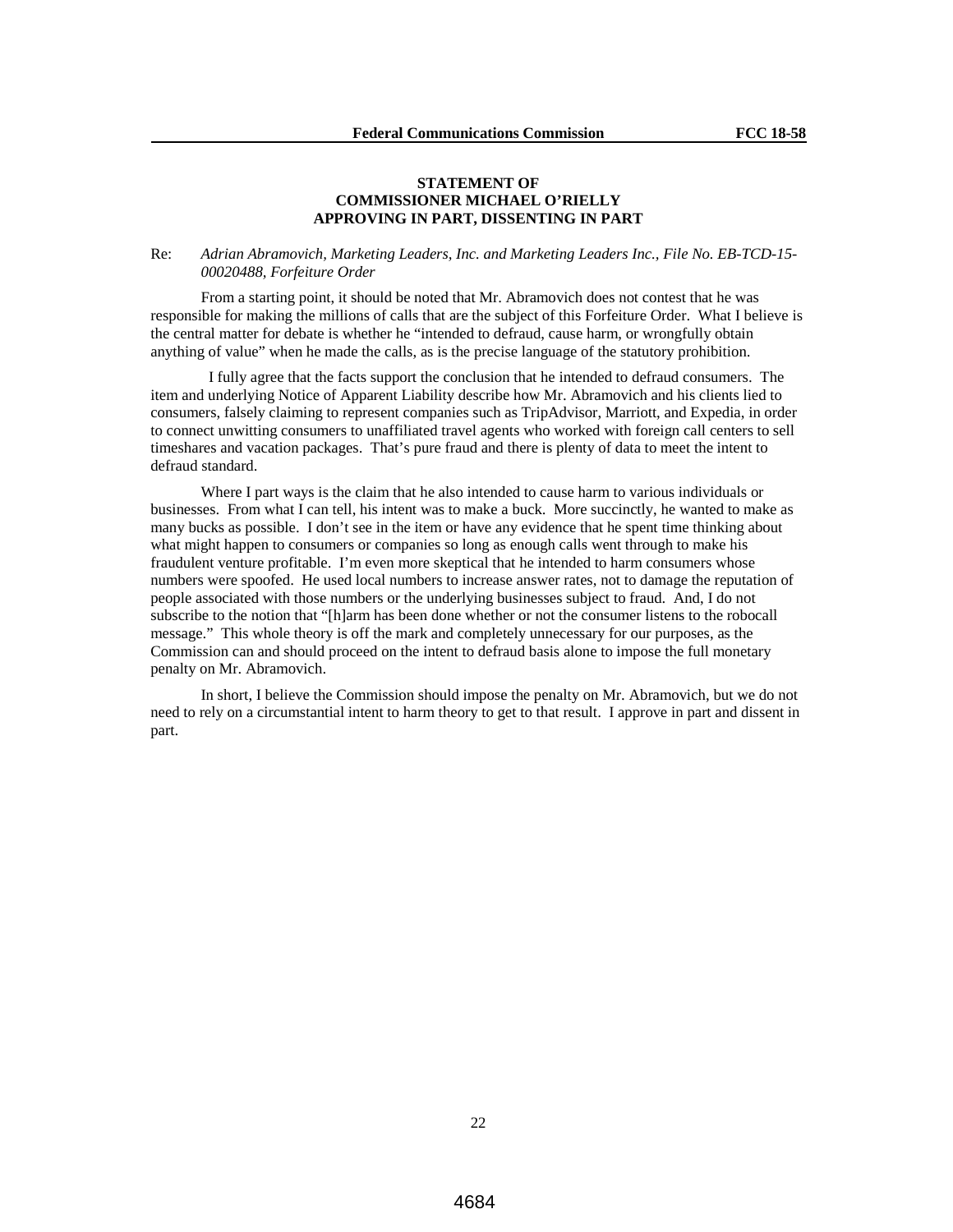## **STATEMENT OF COMMISSIONER BRENDAN CARR**

Re: *Adrian Abramovich, Marketing Leaders, Inc. and Marketing Leaders Inc., File No. EB-TCD-15- 00020488, Forfeiture Order*

When I was in high school, I remember our family getting an external caller ID device. It was a white box, about the size of a deck of cards, that you plugged into your landline phone. It was an exciting time in the Carr household to be sure.

The ability to see who was calling before picking up the phone was an innovative idea back then. But Caller ID is now something we've come to rely on to help us decide whether to trust the caller on the other end of the line.

Congress recognized this and the value of accurate, reliable caller ID information when it passed the Truth in Caller ID Act. That law focuses on the harms to consumers and businesses alike when bad actors spoof or mask their identities as part of a scheme to defraud or cause harm.

We have one of the worst such examples before us today. The record shows that over just one three-month period, Abramovich or his company placed over 90 million illegally spoofed robocalls. Through a practice known as "neighbor spoofing"—which involves displaying the first six digits of his targets' phone numbers—Abramovich apparently found a way to increase the likelihood that consumers would pick up the phone. Once on the line, they'd be told they were speaking with a reputable company, but then the bait and switch would come. Call center workers would try to sell them time shares or vacation packages from groups unrelated to the brand name company. This not only defrauded consumers but harmed the reputation of those legitimate businesses. In this case, his scheme also endangered public safety by overwhelming an emergency paging service that was not equipped to handle large volumes of voice calls.

So I am glad that the Commission is continuing to treat illegal robocalls as our top enforcement priority and that, by imposing this \$120,000,000 penalty, we are taking appropriately strong action in this case.

Thank you to the staff of the Enforcement Bureau for your diligent work on this important investigation. The Order has my support.

23